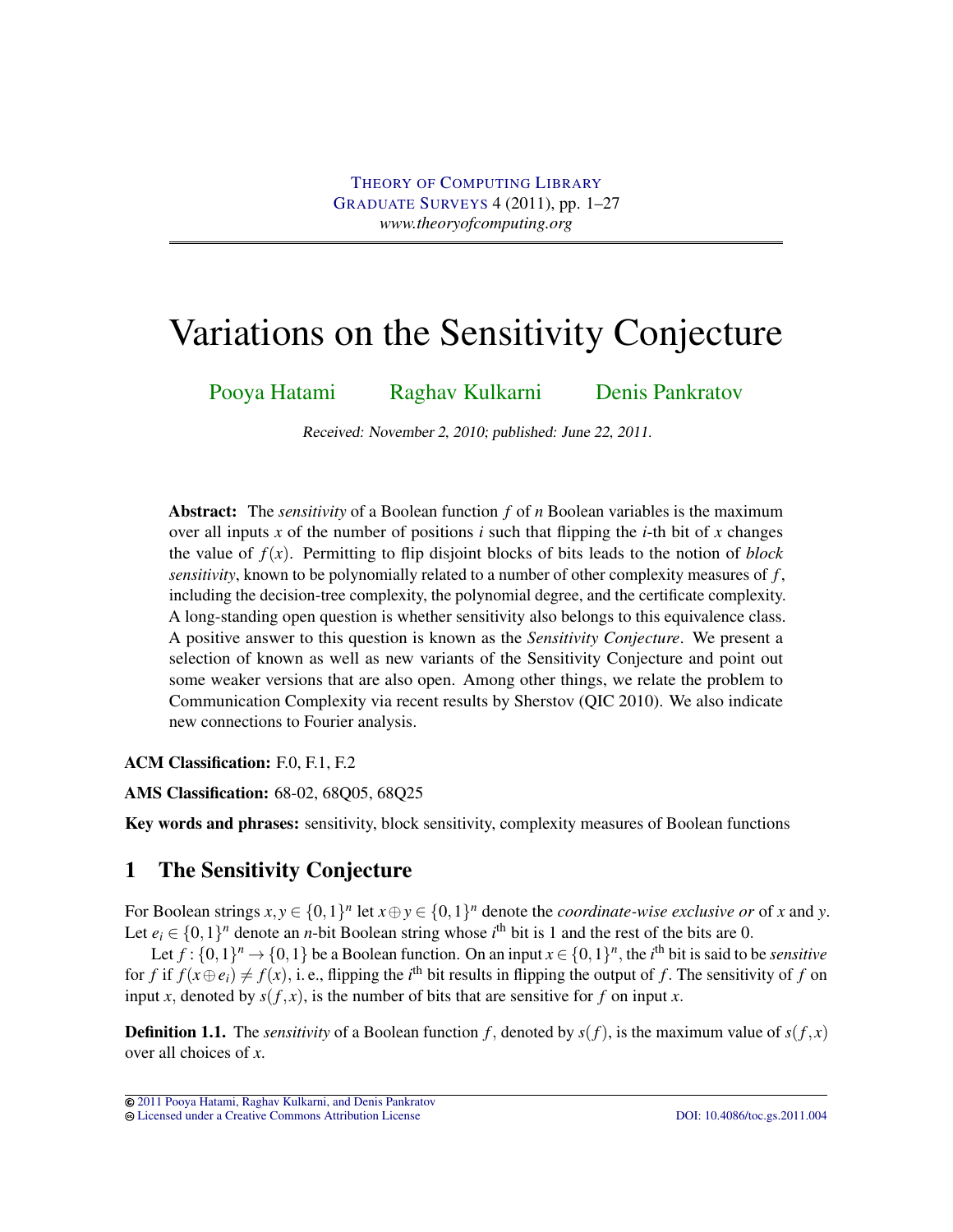<span id="page-1-2"></span>For  $B \subseteq [n] = \{1, 2, ..., n\}$  let  $e_B \in \{0, 1\}^n$  denote the characteristic vector of B, i.e., the *i*<sup>th</sup> bit of *e*<sup>*B*</sup> is 1 if *i* ∈ *B* and 0 otherwise. We write  $\bar{x}$  for  $x \oplus e_{[n]}$ . We say that a "block" *B* is sensitive for *f* on *x* if  $f(x \oplus e_B) \neq f(x)$ . The block sensitivity of *f* on *x*, denoted by  $bs(f, x)$ , is the maximum number of *pairwise disjoint* sensitive blocks of *f* on *x*.

**Definition 1.2.** The *block sensitivity* of a Boolean function  $f$ , denoted by  $bs(f)$ , is the maximum possible value of  $bs(f, x)$  over all choices of *x*.

The study of sensitivity of Boolean functions originated from Stephen Cook and Cynthia Dwork [\[10\]](#page-23-0) and Rüdiger Reischuk [[29\]](#page-24-0). They showed an  $\Omega(\log s(f))$  lower bound on the number of steps required to compute a Boolean function *f* on a CREW PRAM. A CREW PRAM, abbreviated from Consecutive Read Exclusive Write Parallel RAM, is a collection of synchronized processors computing in parallel with access to a shared memory with no write conflicts. The minimum number of steps required to compute a function *f* on a CREW PRAM is denoted by CREW(*f*). After Cook, Dwork and Reischuk introduced sensitivity, Noam Nisan [\[23\]](#page-24-1) found a way to modify the definition of sensitivity to characterize CREW(*f*) exactly. Nisan introduced the notion of *block sensitivity* and proved that  $CREW(f) = \Theta(\log bs(f))$  for every Boolean function *f* [\[23\]](#page-24-1).

Obviously, for every Boolean function *f* ,

$$
s(f) \leq bs(f).
$$

Block sensitivity turned out to be polynomially related to a number of other complexity measures (see [Section](#page-2-0) [2\)](#page-2-0); however, to this day it remains unknown whether block sensitivity is bounded above by a polynomial in sensitivity. This problem was first stated by Nisan and Mario Szegedy [\[24\]](#page-24-2).

<span id="page-1-0"></span>Problem 1.3 (Nisan and Szegedy). Is it true that for every Boolean function *f* ,

$$
bs(f) \leq \text{poly}(s(f))?
$$

In fact, Nisan and Szegedy even suggested the possibility

<span id="page-1-1"></span>
$$
bs(f) = O(s(f)^2). \tag{1.1}
$$

Decades of failed attempts at producing a super-quadratic gap between these quantities have led the community to lean toward a positive answer. We refer to the positive answer to [Problem](#page-1-0) [1.3](#page-1-0) as the Sensitivity Conjecture.

The rest of the paper is organized as follows. In [Section](#page-2-0) [2](#page-2-0) we describe complexity measures of Boolean functions polynomially related to block sensitivity. In [Section](#page-4-0) [3](#page-4-0) we review progress on the Sensitivity Conjecture. In [Section](#page-6-0) [4](#page-6-0) we give a brief introduction to the field of communication complexity. In [Section](#page-9-0) [5](#page-9-0) we present alternative formulations of the Sensitivity Conjecture and point out weaker versions that are also open. Along the way we encounter important examples of Boolean functions. We present these functions in [Section](#page-18-0) [6.](#page-18-0)

To the best of our knowledge the results stated in this paper without attribution have not appeared previously in the literature.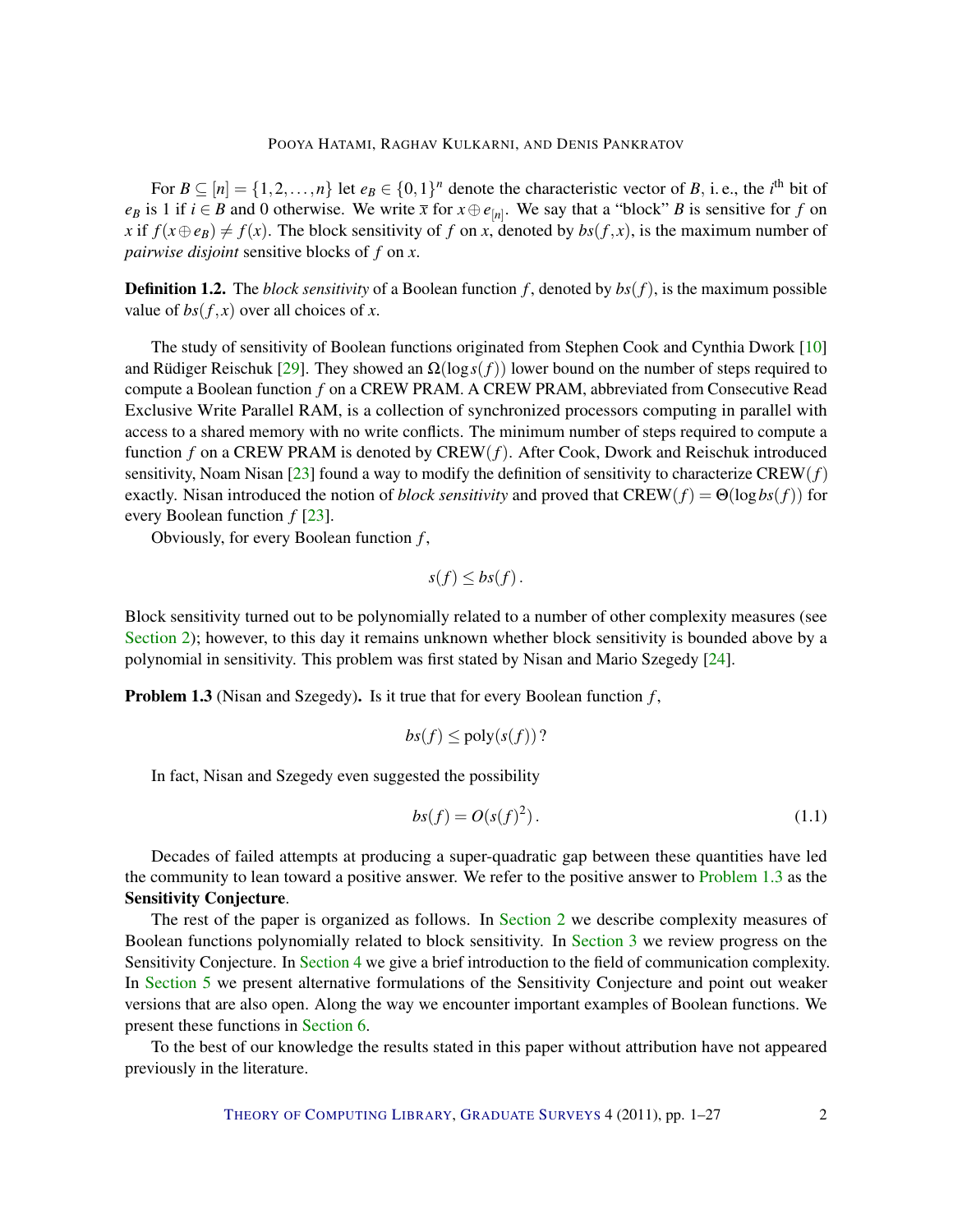# <span id="page-2-2"></span><span id="page-2-0"></span>2 Measures related to block sensitivity

Block sensitivity is polynomially related to several other complexity measures of Boolean functions, some of which we describe in this section.

A *deterministic decision tree* on *n* variables  $x_1, \ldots, x_n$  is a rooted binary tree, whose internal nodes are labeled with variables, and the leaves are labeled 0 or 1. There are exactly two edges leaving each internal node, one labeled 0 and one labeled 1. To evaluate such a tree on input *x*, start at the root and query the corresponding variable, then move to the next node along the edge labeled with the outcome of the query. Repeat until a leaf is reached, at which point the label of the leaf is declared to be the output of the evaluation. A decision tree computes a Boolean function  $f$  if it agrees with  $f$  on all inputs.

**Definition 2.1.** The *deterministic decision-tree complexity* of a Boolean function  $f$ , denoted by  $D(f)$ , is the depth of a minimum-depth decision tree that computes *f* .

One way to extend the deterministic decision tree model is to add randomness to the computation. A randomized decision tree computing a Boolean function *f* with error probability at most 1/3 is given by a probability distribution  $\mu$  on all deterministic decision trees, such that for all x the probability that a tree drawn from  $\mu$  outputs  $f(x)$  is at least 2/3. The *depth of a randomized decision tree* defined by  $\mu$  is the maximum depth of a deterministic decision tree *T* with  $\mu(T) > 0$ .

Definition 2.2. The *bounded-error randomized decision-tree complexity* of a Boolean function *f* , denoted by  $R_2(f)$ , is the minimum depth of a randomized decision tree computing f with error probability at most 1/3. (The subscript 2 refers to permitting 2-sided error.)

We denote the *quantum decision-tree complexity with bounded error* of a Boolean function *f* by  $Q_2(f)$ . Discussion of quantum complexity is outside the scope of this paper. For an introduction to quantum complexity see a survey by de Wolf [\[37\]](#page-25-3).

A *certificate* of a Boolean function *f* on input *x* is a subset  $S \subset [n]$  such that

$$
(\forall y \in \{0,1\}^n)(x|_{S} = y|_{S} \Rightarrow f(x) = f(y)).
$$

The *certificate complexity* of a Boolean function  $f$  on input  $x$ , denoted by  $C(f, x)$ , is the minimum size of a certificate of *f* on *x*.

Definition 2.3. The *certificate complexity* of a Boolean function *f* , also known as the *non-deterministic decision-tree complexity* of *f* and denoted by  $C(f)$ , is the maximum of  $C(f, x)$  over all choices of *x*.

<span id="page-2-1"></span>**Definition 2.4.** A polynomial  $p : \mathbb{R}^n \to \mathbb{R}$  *represents* f if

$$
(\forall x \in \{0,1\}^n)(p(x) = f(x)).
$$

The *degree* of a Boolean function *f* , denoted by deg(*f*), is the degree of the *unique multilinear* polynomial that represents *f*.

**Definition 2.5.** A polynomial  $p : \mathbb{R}^n \to \mathbb{R}$  approximately represents f if

$$
(\forall x \in \{0,1\}^n) (|p(x) - f(x)| \le 1/3).
$$

The *approximate degree* of a Boolean function f, denoted by  $\widetilde{\deg}(f)$ , is the minimum degree of a polynomial that approximately represents *f*.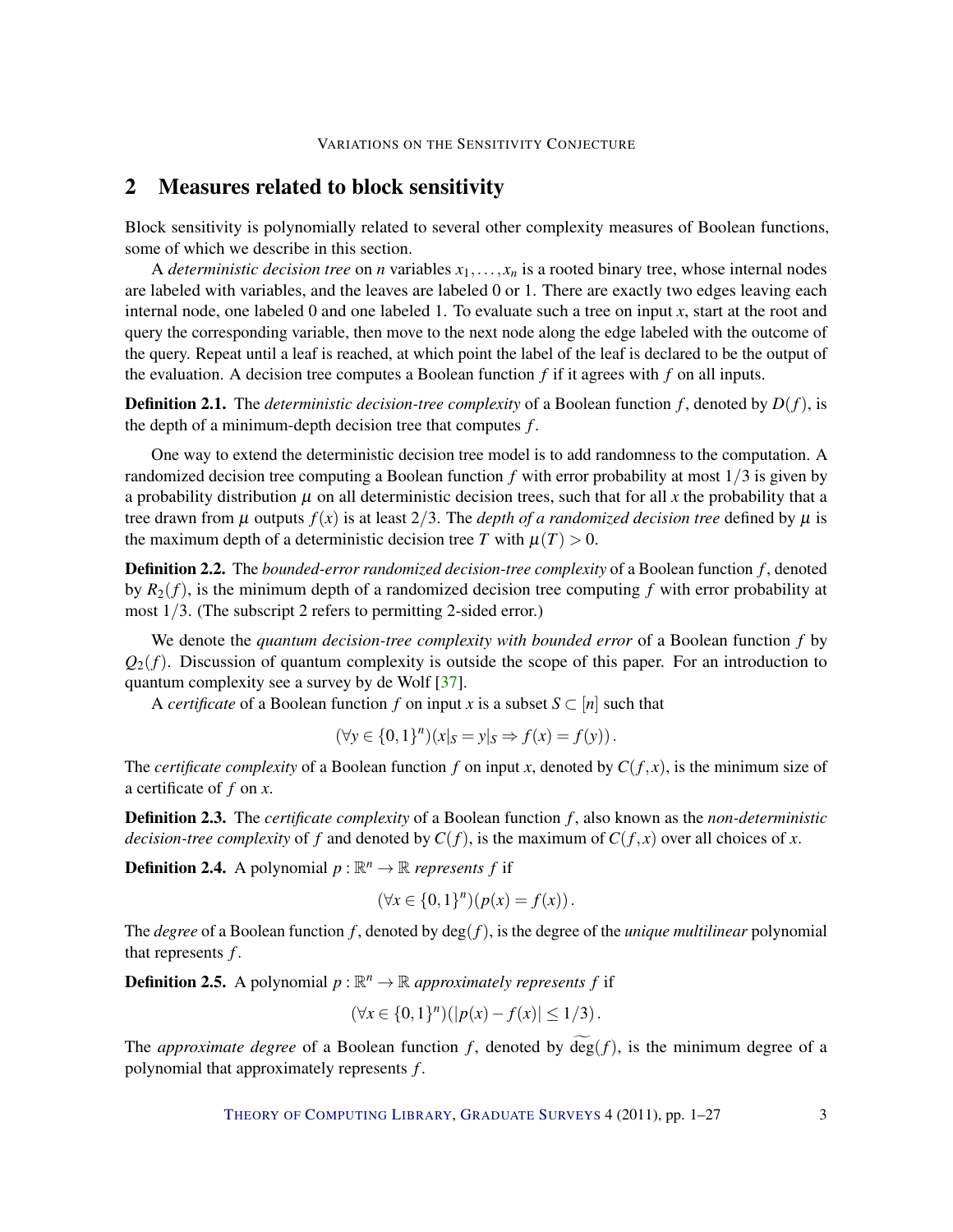<span id="page-3-3"></span>

|        | bs(f)                                              | D(f)           | deg(f)                                 |                        |
|--------|----------------------------------------------------|----------------|----------------------------------------|------------------------|
| bs(f)  | 1(1)                                               | $1$ [*](1 [*]) | 2 [24]( $\log_3 6$ [25] <sup>3</sup> ) | $1$ [*](1 [*])         |
| D(f)   | $3 [3, 23](2 [1]^4)$                               | 1(1)           | 3 [21]( $\log_3 6$ [25] <sup>3</sup>   | $2 [3]^{2}(2 [1]^{4})$ |
| deg(f) | $3 [3, 23](2 [1]^4)$                               | $1$ [*](1 [*]) | 1(1)                                   | $2 [3](2 [1]^4)$       |
|        | $2 [23]$ (log <sub>4</sub> 5 [5, 1] <sup>1</sup> ) | $1$ [*](1 [*]) | 3 [21]( $\log_3 6$ [25] <sup>3</sup> ) |                        |

POOYA HATAMI, RAGHAV KULKARNI, AND DENIS PANKRATOV

<span id="page-3-0"></span>Table 1: Known polynomial relations between various complexity measures. An entry in the table shows the polynomial upper bound on the measure from a row in terms of a measure from a column and the biggest known gap between two measures. The references to the papers, where the corresponding results can be found, are given in square brackets.

**Definition 2.6.** Complexity measures A and B are *polynomially related* if there exist polynomials  $p_1, p_2$ over R

$$
(\forall f) [A(f) \le p_1(B(f)) \text{ and } B(f) \le p_2(A(f))].
$$

<span id="page-3-1"></span>Theorem 2.7 ([\[3\]](#page-22-0),[\[23\]](#page-24-1),[\[24\]](#page-24-2)). *The following complexity measures of Boolean functions are all polynomially related:*

 $bs(f)$ ,  $D(f)$ ,  $R_2(f)$ ,  $C(f)$ ,  $\deg(f)$ ,  $\widetilde{\deg}(f)$ ,  $Q_2(f)$ .

[Table](#page-3-0) [1](#page-3-0) presents a quick summary of the known polynomial relations between complexity measures that play a prominent role in this paper. An entry from the table shows the smallest known degree of a polynomial in the corresponding measure from the column that gives an upper bound on the corresponding measure from the row, as well as the degree of the biggest known gap between two measures. An entry also contains references to papers where the result can be found. References of the form [\*] indicate that the result is immediate from the definitions of complexity measures. For example, entry 3 [\[21\]](#page-24-4)( $\log_3 6$  [\[25\]](#page-24-3)) in the second row and third column means that  $D(f) = O(\deg(f)^3)$  (see [21]) and that there is a Boolean function *f*, for which  $D(f) = \Omega(\deg(f)^{\log_3 6})$  (see [\[25\]](#page-24-3)). For a thorough treatment of polynomial relations between various complexity measures of Boolean functions (including variants of quantum query complexity) we refer to the survey by Buhrman and de Wolf [\[6\]](#page-23-1). That survey includes a full proof of [Theorem](#page-3-1) [2.7](#page-3-1) and proofs of most of the relations in [Table](#page-3-0) [1.](#page-3-0)

Using [Theorem](#page-3-1) [2.7,](#page-3-1) one immediately obtains many equivalent formulations of the Sensitivity Conjecture. For instance, "is deg( $f$ )  $\leq$  poly( $s(f)$ ) for every Boolean function  $f$ ?" The following stronger version of this inequality "is conjectured" according to Gotsman and Linial [\[13\]](#page-23-2):

<span id="page-3-2"></span>
$$
\deg(f) = O(s(f)^2). \tag{2.1}
$$

<sup>&</sup>lt;sup>1</sup>The construction appeared in [\[5\]](#page-22-1) before the notion of block sensitivity was introduced. The analysis of  $C(f)$  and  $bs(f)$  of the example appears in [\[1\]](#page-22-2).

<sup>&</sup>lt;sup>2</sup>The result is due to  $[4, 15, 35]$  $[4, 15, 35]$  $[4, 15, 35]$  $[4, 15, 35]$  $[4, 15, 35]$ .

<sup>3</sup>The example is due to Kushilevitz and appears in footnote 1 on p. 560 of the Nisan-Wigderson paper [\[25\]](#page-24-3). See [Example](#page-20-0) [6.3.2](#page-20-0) of this paper.

<sup>&</sup>lt;sup>4</sup>These gaps are demonstrated by an AND-of-ORs function; see [Example](#page-19-0) [6.2.1](#page-19-0) in this paper.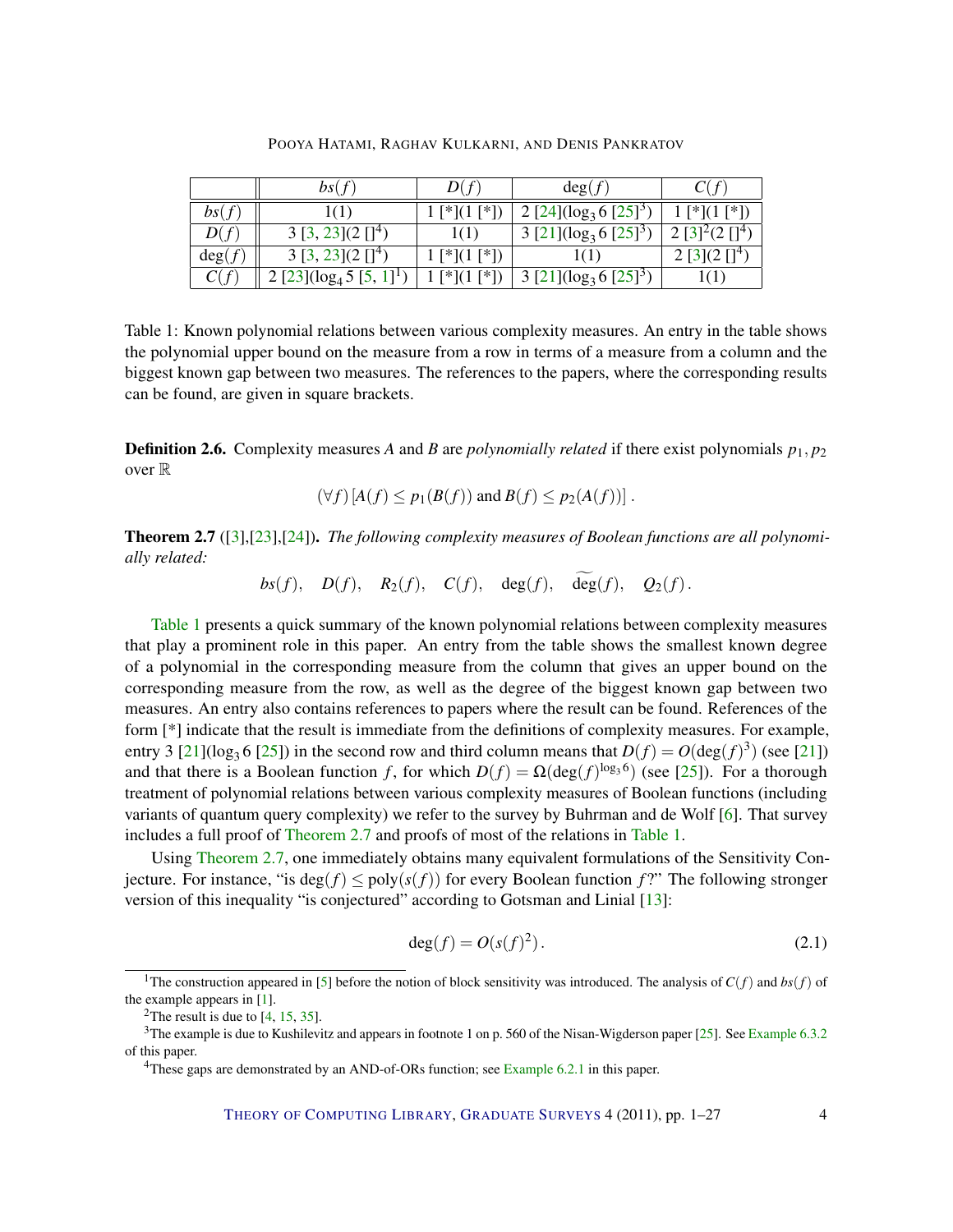<span id="page-4-3"></span>Currently inequalities  $(1.1)$  and  $(2.1)$  are not comparable. A function constructed by David Rubinstein (see [Example](#page-18-1) [6.1.1\)](#page-18-1) shows that the quadratic bound would be best possible in both cases; for that function *f*, we have deg(*f*) = *n*, *bs*(*f*) = *n*/2, *s*(*f*) =  $\sqrt{n}$ .

The purpose of this paper is to point out some nontrivial variations on the Sensitivity Conjecture that, to our knowledge, have not been stated explicitly in the literature. We also propose several weaker versions of the Sensitivity Conjecture which might provide starting points.

We introduce the following pictorial notation to indicate relations between the statements appearing in this paper and the Sensitivity Conjecture:

 $\odot$  - a consequence of the Sensitivity Conjecture.

- implies the Sensitivity Conjecture, but the reverse implication is not known. These might be good candidates for refutation.

 $\odot$  - equivalent to the Sensitivity Conjecture.

 $\odot$  - conditionally equivalent to the Sensitivity Conjecture.

# <span id="page-4-0"></span>3 Progress on the Sensitivity Conjecture

The progress on the Sensitivity Conjecture has been limited. We say that a Boolean function  $f: \{0,1\}^n \to$  $\{0,1\}$  *depends on the i*<sup>th</sup> *variable* if for some input *x* the *i*<sup>th</sup> bit is sensitive for *f* on *x*. Hans-Ulrich Simon [\[34\]](#page-24-5) proved the first non-trivial lower bound on the sensitivity of an arbitrary Boolean function.

<span id="page-4-1"></span>**Theorem 3.1** (H.-U. Simon). *For every Boolean function*  $f: \{0,1\}^n \rightarrow \{0,1\}$  *we have* 

$$
s(f)4^{s(f)} \ge n'
$$

where n' is the number of variables on which f depends.

Now we present Simon's proof. First we introduce some notation. Let *Q<sup>n</sup>* denote the *n*-cube graph, i. e.,  $V(Q_n) = \{0,1\}^n$  and two vertices are adjacent if the corresponding strings differ in exactly one position. We denote the minimum degree of the graph *G* by  $\delta(G)$ .

<span id="page-4-2"></span>**Lemma 3.2.** For a non-empty subgraph  $G = (V, E)$  of  $Q_n$ , we have

$$
|V| \ge 2^{\delta(G)}.
$$

*Proof.* We will proceed by induction on *n*. The claim is trivially true for  $n = 1$ . Now, in the inductive step, for  $j \in \{0,1\}$ , let  $G_j = (V_j, E_j)$  be the induced subgraph of *G* on the set  $V_j = \{v \in V \mid v_1 = j\}$ , where *v* is the string  $v_1v_2\cdots v_n$ . If  $G_j$  is empty then  $G = G_{1-j}$ , so  $\delta(G_{1-j}) = \delta(G)$  and the claim follows by induction. Otherwise, since a vertex  $v \in V_j$  can have at most one neighbor in  $V_{1-j}$ , we have  $\delta(G_j) \geq \delta(G) - 1$  for  $j \in \{0, 1\}$ . From the inductive hypothesis it follows that  $|V| = |V_0| + |V_1| \ge 2^{\delta(G_0)} + 2^{\delta(G_1)} \ge 2^{\delta(G)}$ .

*Proof of [Theorem](#page-4-1) [3.1.](#page-4-1)* Let  $C_G(v)$  denote the connected component of the graph *G* containing vertex *v*. To simplify the proof, we will assume that *f* depends on all variables, i. e.,  $n = n'$ . The case  $n \neq n'$  follows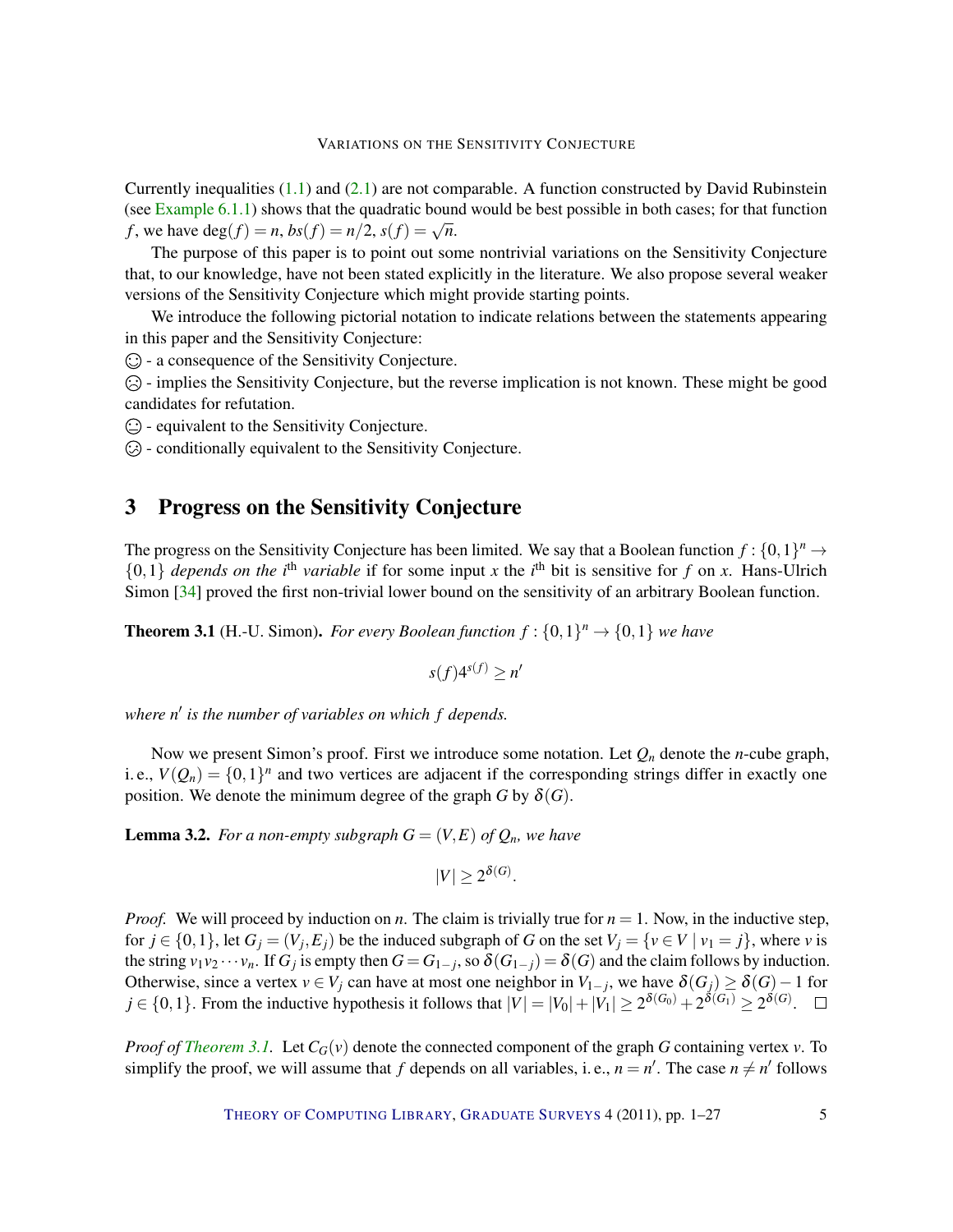<span id="page-5-0"></span>immediately. For  $i \in [n]$ , pick *x* such that  $f(x) \neq f(x \oplus e_i)$ . Define the following induced subgraphs of *Qn*:

$$
G_0 = (V_0, E_0) \text{ where } V_0 = \{v \in V(Q_n) \mid v_i = x_i, f(v) = f(x)\},
$$
  
\n
$$
G_1 = (V_1, E_1) \text{ where } V_1 = \{v \in V(Q_n) \mid v_i = 1 - x_i, f(v) = f(x \oplus e_i)\},
$$
  
\n
$$
\widetilde{G_0} = (\widetilde{V_0}, \widetilde{E_0}) \text{ where } \widetilde{V_0} = \{v \in V_0 \mid v \in C_{G_0}(x), v \oplus e_i \in C_{G_1}(x \oplus e_i)\},
$$
  
\n
$$
\widetilde{G_1} = (\widetilde{V_1}, \widetilde{E_1}) \text{ where } \widetilde{V_1} = \{v \in V_1 \mid v \oplus e_i \in \widetilde{V_0}\}.
$$

Clearly,  $x \in V_0$  and for any  $\tilde{v} \in V_0$  the *i*<sup>th</sup> bit is sensitive for *f* on  $\tilde{v}$ . Now, for a vertex  $\tilde{v} \in V_0$  at most  $s(f)$ <br>noighbors of  $\tilde{v}$  in *Q*, lie in  $\tilde{v}$ . Among the rost of the neighbors of neighbors of  $\tilde{v}$  in  $Q_n$  lie in  $\tilde{V}_1$ . Among the rest of the neighbors of  $\tilde{v}$  in  $Q_n$ , at most  $s(f) - 1$  do not become neighbors of  $\tilde{v} \oplus e_i$  in  $\tilde{G}_1$  when their *i*<sup>th</sup> variable is flipped. Hence the remaining  $n - 2s(f) + 1$  neighbors of  $\tilde{v}$  belong to  $\tilde{V}_1$ . This shows that  $\tilde{s}(\tilde{G}_1) \ge n - 2s(f) + 1$ of  $\widetilde{v}$  belong to  $\widetilde{V}_0$ . This shows that  $\delta(\widetilde{G}_0) \geq n - 2s(f) + 1$ .

The total number of inputs  $y \in \{0,1\}^n$  such that the *i*<sup>th</sup> bit is sensitive for *f* on *y* is at least  $|\tilde{V}_0| \ge$  $2^{n-2s(f)+1}$  by [Lemma](#page-4-2) [3.2.](#page-4-2) Then the total number of sensitive bits over all inputs is at least  $n2^{n-2s(f)+1}$ . Therefore,  $n2^{n-2s(f)+1} \leq s(f)2^n$ , since the number of sensitive bits for a particular input is at most  $s(f)$ . This completes the proof.  $\Box$ 

A simple calculation leads to the following corollary.

**Corollary 3.3** (H.-U. Simon). *For every Boolean function*  $f: \{0,1\}^n \rightarrow \{0,1\}$  *we have* 

$$
s(f) \ge \frac{1}{2}\log n' - \frac{1}{2}\log\log n' + \frac{1}{2}
$$

where n' is the number of variables on which f depends.

Obviously,  $bs(f) \leq n'$ , so [Theorem](#page-4-1) [3.1](#page-4-1) implies that

$$
bs(f) \le s(f)4^{s(f)} \tag{3.1}
$$

for every Boolean function *f* . This upper bound was later improved by Claire Kenyon and Samuel (Sandy) Kutin [\[17\]](#page-23-4). They introduced a notion of  $\ell$ -block sensitivity, which considers only sensitive blocks of size at most  $\ell$ . Let  $bs_{\ell}(f)$  denote the  $\ell$ -*block sensitivity* of a Boolean function  $f$ .

Theorem 3.4 (Kenyon and Kutin). *For any Boolean function f, we have* 

$$
s(f) \geq (bs_{\ell}(f)(\ell-1)!/e)^{1/\ell}.
$$

In particular, this theorem implies that sensitivity is polynomially related to  $\ell$ -block sensitivity for any constant  $\ell$ . It is easy to see that the size of any minimal sensitive block of *f* is at most  $s(f)$ . Hence  $bs(f) = bs_{s(f)}(f)$  and the following corollary follows immediately from Stirling's approximation.

Corollary 3.5 (Kenyon and Kutin). *For any Boolean function f, we have* 

$$
bs(f) \le \left(\frac{e}{\sqrt{2\pi}}\right) e^{s(f)} \sqrt{s(f)}.
$$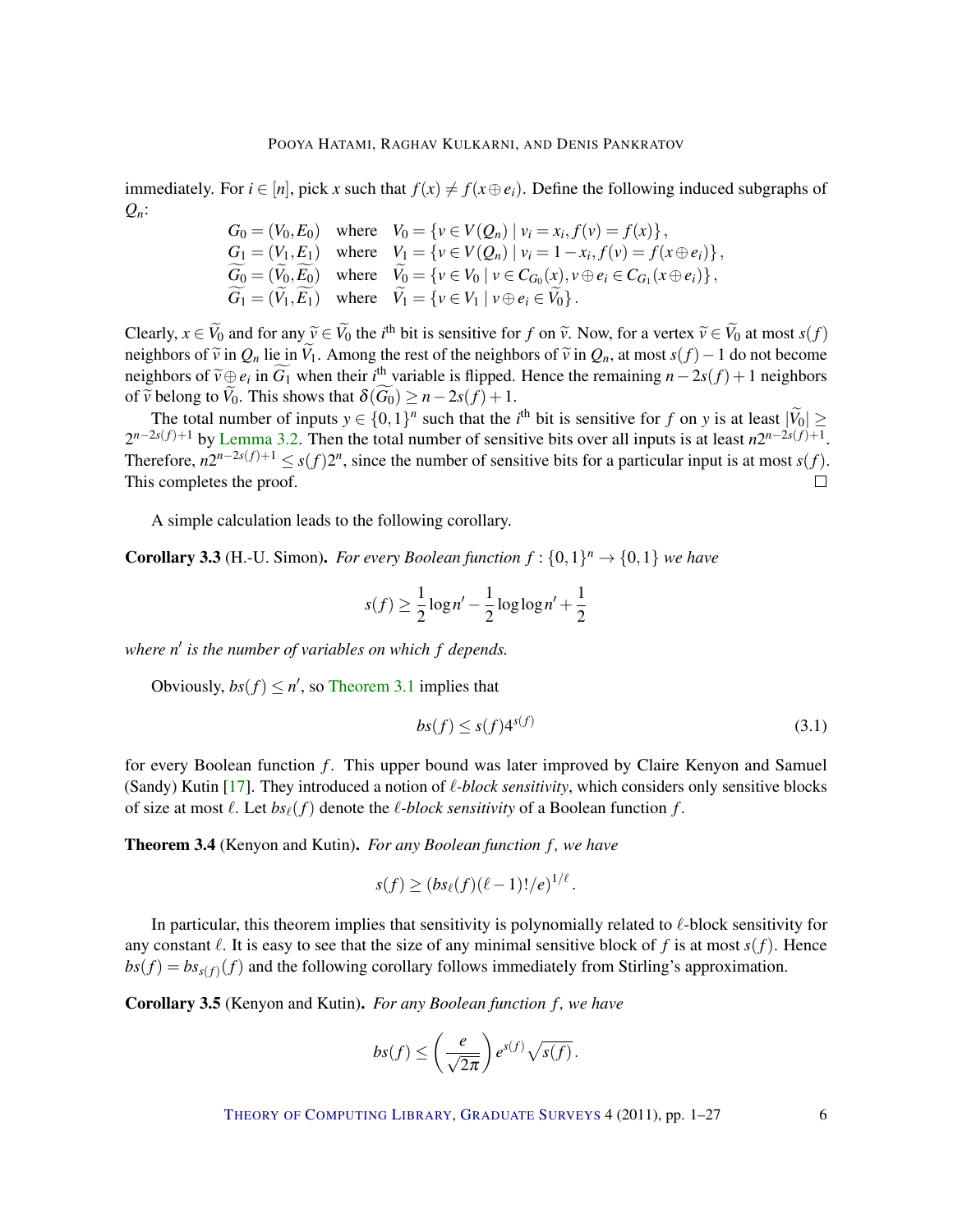<span id="page-6-2"></span>This is the best known upper bound on block sensitivity in terms of sensitivity. On the other hand, no gap greater than Rubinstein's mentioned quadratic gap [\(Example](#page-18-1) [6.1.1\)](#page-18-1) has been found.

Gaps between sensitivity and some other complexity measures are surveyed by Buhrman and de Wolf [\[6\]](#page-23-1).

Nisan [\[23\]](#page-24-1) showed that the Sensitivity Conjecture is true for monotone Boolean functions.

**Proposition 3.6** (Nisan). *For a monotone Boolean function f, we have*  $C(f) = s(f) = bs(f)$ *.* 

*Proof.* It suffices to show that  $C(f) \leq s(f)$ , since  $s(f) \leq bs(f) \leq C(f)$ . Fix *x* such that  $C(f, x) = C(f)$ and let *S* be a minimum certificate of *f* on *x*, i.e.,  $|S| = C(f, x)$ . Without loss of generality assume that *f*(*x*) = 1. Consider *y* ∈ {0,1}<sup>*n*</sup>, such that *y*<sup>*i*</sup> = 1 if *i* ∈ *S* and *y*<sup>*i*</sup> = 0 otherwise. For each *i* ∈ *S*, the *i*<sup>th</sup> bit is sensitive for *f* on *y*, since otherwise  $S - \{i\}$  would be a certificate for *f* on *x* contradicting the minimality of *S*. Hence  $s(f) \ge C(f)$ .  $\Box$ 

A Boolean function  $f: \{0,1\}^n \to \{0,1\}$  is *invariant under a permutation*  $\sigma : [n] \to [n]$ , if for any string *x*,  $f(x_1,...,x_n) = f(x_{\sigma(1)},...,x_{\sigma(n)})$ . The set of all permutations under which *f* is invariant forms a group, called the *invariance group* of *f* . A Boolean function is said to be *transitive* if its invariance group  $\Gamma$  is *transitive*, i.e., for each *i*,  $j \in [n]$  there is a permutation  $\sigma \in \Gamma$  such that  $\sigma(i) = j$ .

For a graph *G* on *v* vertices, let  $\langle G \rangle$  denote a string of length  $n = \binom{v}{2}$  $_{2}^{\nu}$ ) over alphabet  $\{0,1\}$  encoding the adjacency relation. A *graph property* is a Boolean function  $f: \{0,1\}^n \to \{0,1\}$ , such that for any two isomorphic graphs *G* and *G'* we have  $f(\langle G \rangle) = f(\langle G' \rangle)$ . Clearly, a graph property is a transitive function. György Turán [[36\]](#page-25-5) proved that any property of *v*-vertex graphs has sensitivity  $\Omega(v) = \Omega(\sqrt{n})$ . Turán asked if this result generalizes to transitive functions, i. e., if every transitive function on *n* variables has sensitivity at least Ω( √ *n*). Sourav Chakraborty [\[7\]](#page-23-5) answered this question in the negative by constructing a transitive function with sensitivity  $\Theta(n^{1/3})$  and block sensitivity  $\Theta(n^{2/3})$  (see [Example](#page-22-4) [6.4.1\)](#page-22-4). We propose the following modification of Turán's question:

<span id="page-6-1"></span>Question 3.7. If  $f : \{0,1\}^n \to \{0,1\}$  is transitive and  $f(\mathbf{0}) \neq f(\mathbf{1})$ , is then  $s(f) = \Omega(\sqrt{n})$ ?

**Remark 3.8.** Ronald Rivest and Jean Vuillemin [\[30\]](#page-24-6) proved that if *n* is a prime power and  $f(\mathbf{0}) \neq f(\mathbf{1})$ then  $D(f) = n$ . From their proof it can be immediately inferred that the stronger statement deg( $f$ ) = *n* also holds. This implies that if conjecture [\(2.1\)](#page-3-2) is true, it would give an affirmative answer to [Question](#page-6-1) [3.7](#page-6-1) for *n* that are prime powers.

# <span id="page-6-0"></span>4 Communication complexity

In [Section](#page-9-0) [5](#page-9-0) we shall examine connections between sensitivity and other complexity measures. Much of that material will either be directly related to the communication complexity (Sections [5.1](#page-9-1) and [5.3\)](#page-11-0) or use communication complexity as a tool [\(Section](#page-10-0) [5.2\)](#page-10-0). In this section we give the communication complexity background we shall need.

The two-party communication model was introduced by Andrew Chi-Chih Yao [\[39\]](#page-25-6) in 1979. In this model, two parties, traditionally called Alice and Bob, are trying to collaboratively compute a known Boolean function  $F: X \times Y \to \{0,1\}$ . Each party is computationally unbounded; however, Alice is only given input  $x \in X$  and Bob is only given  $y \in Y$ . In order to compute  $F(x, y)$ , Alice and Bob communicate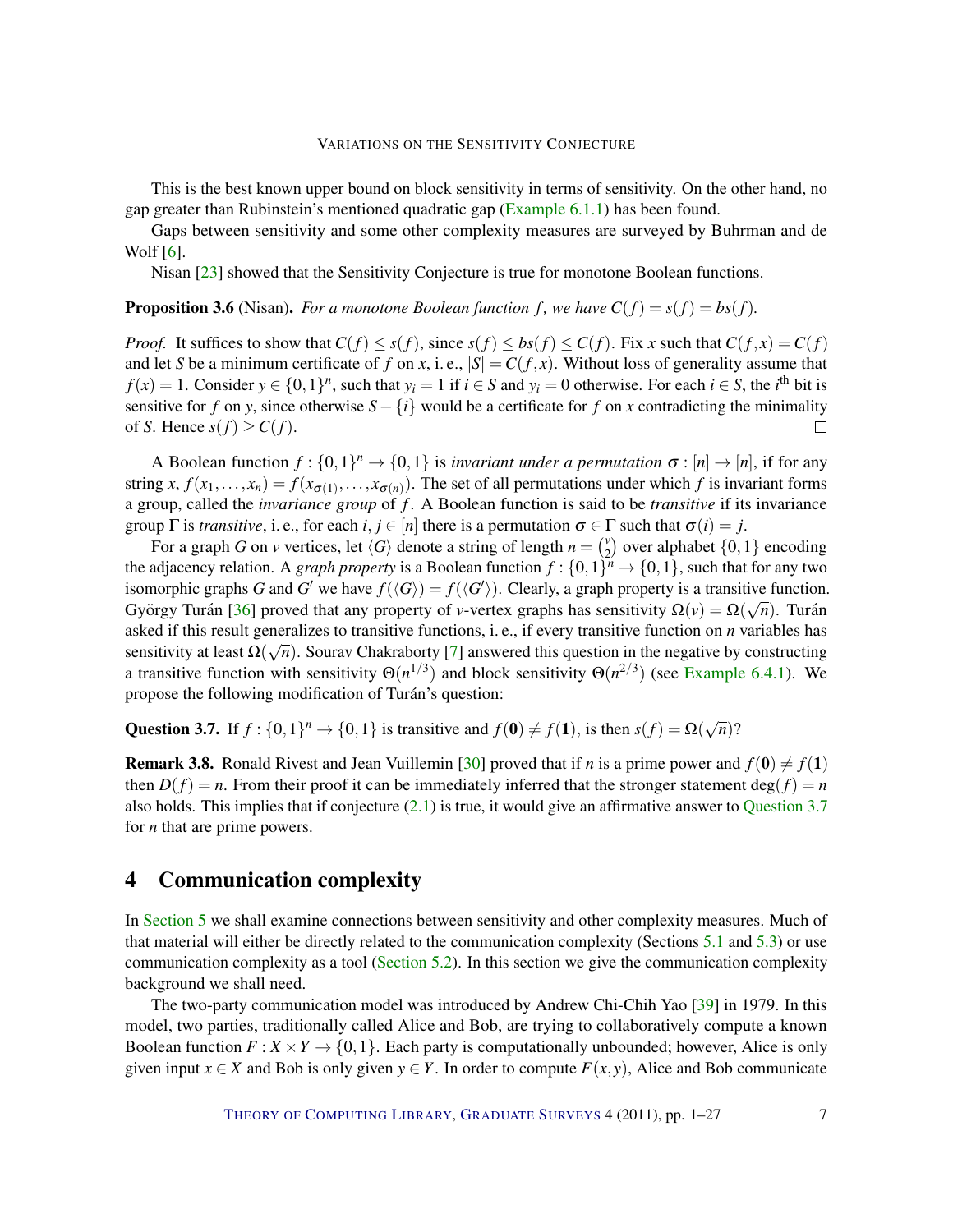<span id="page-7-1"></span>in accordance with an agreed-upon *communication protocol* P. Protocol P specifies as a function of transmitted bits only whether the communication is over and, if not, who sends the next bit. Moreover, P specifies as a function of the transmitted bits and *x* the value of the next bit to be sent by Alice. Similarly for Bob. The communication is over as soon as one of the parties knows the value of  $F(x, y)$ . The cost of the protocol  $P$  is the number of bits exchanged on the worst input.

Definition 4.1. The *deterministic communication complexity* of *F*, denoted by *DC*(*F*), is the cost of an optimal communication protocol computing *F*.

A Boolean function  $F: X \times Y \to \{0,1\}$  can be described by the *communication matrix* of F defined as the  $|X| \times |Y|$  matrix *M* with entries  $M_{x,y} = F(x, y)$ . We write rank(*F*) to denote the rank of the communication matrix of *F* over  $\mathbb{R}$ . A classical result due to Kurt Mehlhorn and Erik Schmidt [\[20\]](#page-24-7) says that for all *F*

<span id="page-7-0"></span>
$$
logrank(F) \le DC(F). \tag{4.1}
$$

It is easy to see that for every Boolean function *F* we have  $DC(F) \leq \text{rank}(F)$ . The gap between the two bounds is exponential, and reducing this gap or showing that the gap can be achieved is a major open problem. László Lovász and Michael Saks  $[19]$  $[19]$  propose the following question, a positive answer to which is known as the Log-rank Conjecture.

Question 4.2 (Lovász and Saks). Is  $DC(F) \leq poly(logrank(F))$  for every Boolean function  $F: X \times Y \rightarrow$  ${0,1}$ ?

The largest known gap between the two measures is due to Nisan, Avi Wigderson, and Eyal Kushile-vitz [\[25\]](#page-24-3). They exhibited a function *F*, for which we have  $DC(F) = \Omega(n)$  and  $\log \text{rank}(F) = O(n^{\log_6 3})$ . We explain the details in [Example](#page-20-0) [6.3.2.](#page-20-0)

There are several ways in which the deterministic communication model can be extended to include randomization. In the *public-coin* model, Alice and Bob have access to a shared random string *r* chosen according to some probability distribution. The only difference in the definition of a protocol is that now the protocol P specifies the next bit to be sent by Alice as a function of x, the already transmitted bits, and a random string *r*. Similarly for Bob. In the *private-coin* model, Alice has access to a random string *r<sup>A</sup>* hidden from Bob, and Bob has access to a random string *r<sup>B</sup>* hidden from Alice.

Definition 4.3. The *bounded-error randomized communication complexity of F with public coins (private coins*), denoted by  $RC_2(F)$  ( $RC_2^{\text{pri}}(F)$ ), is the minimum cost of a public-coin (private-coin) randomized protocol that computes *F* correctly with probability at least 2/3 on every input. (The subscript 2 refers to permitting 2-sided error.)

Clearly, for every Boolean *F* we have  $RC_2(F) \leq RC_2^{\text{pri}}(F)$ . Ilan Newman [\[22\]](#page-24-8) showed that the two measures are identical up to constant multiplicative factors and logarithmic additive terms.

**Theorem 4.4** (Newman). For every Boolean function  $F: \{0,1\}^n \times \{0,1\}^n \rightarrow \{0,1\}$  we have

$$
RC_2^{\text{pri}}(F) = O(RC_2 + \log n).
$$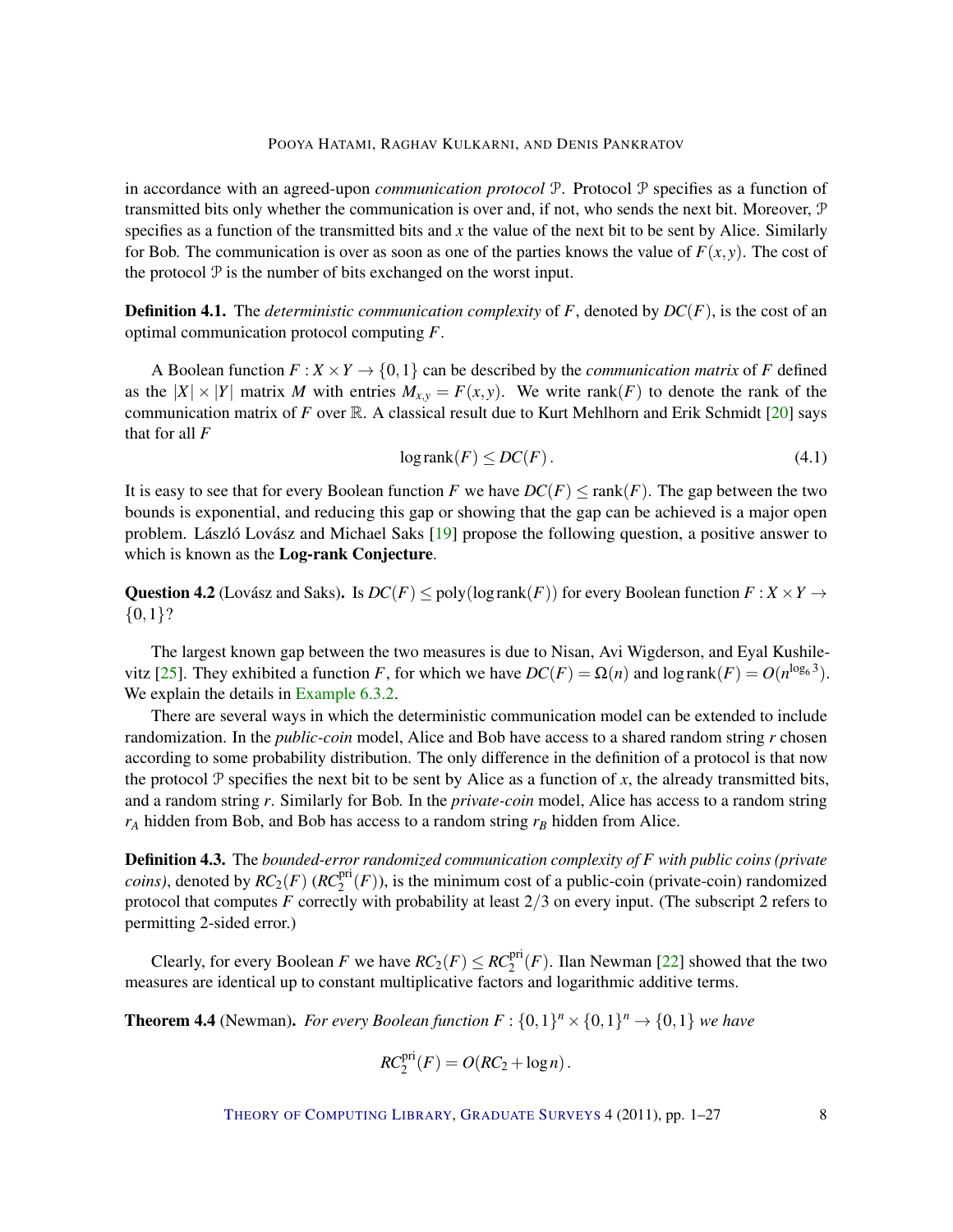<span id="page-8-2"></span>Ramamohan Paturi and Janos Simon [\[27\]](#page-24-9) introduced the notion of *sign-rank* to give a characterization of *unbounded-error probabilistic communication complexity*, which considers the minimum cost *privatecoin* protocol with success probability strictly greater than  $1/2$ . It is important that the notion of unbounded-error probabilistic communication complexity is defined with respect to private-coin protocols, because every Boolean function admits a 2-bit unbounded-error public-coin protocol.

<span id="page-8-1"></span>**Definition 4.5.** The *sign-rank* of Boolean function  $F: X \times Y \rightarrow \{0, 1\}$  of two arguments, denoted by rank $_{\pm}$ , is defined as

$$
rank_{\pm}(F) = \min_{L} \left\{ rank(L) \mid (\forall x, y) \ \left( (-1)^{F(x,y)} L_{x,y} > 0 \right) \right\}
$$

where the minimum ranges over all  $|X| \times |Y|$  matrices *L* with real entries.

For a Boolean function  $F: \{0,1\}^n \times \{0,1\}^n \rightarrow \{0,1\}$ , let  $M_F$  denote the matrix

$$
M_F = \left( (-1)^{F(x,y)} \right)_{x,y \in \{0,1\}^n}.
$$

The following remarkable lower bound on the sign-rank was proved by Jürgen Forster  $[11]$  $[11]$ .

**Theorem 4.6** (Forster). For Boolean function  $F: \{0,1\}^n \times \{0,1\}^n \rightarrow \{0,1\}$ , we have

$$
\text{rank}_{\pm}(F) \ge \frac{2^n}{\|M_F\|},
$$

*where*  $||M_F||$  *denotes the spectral norm of M<sub>F</sub>*.

 $A$  *k* × *k* matrix *H* is called an *Hadamard matrix* if its entries are  $\pm 1$  and rows are orthogonal. It is easy to see that  $||H|| = \sqrt{k}$ . Hence, the following corollary.

**Corollary 4.7** (Forster). For every Boolean function  $F: \{0,1\}^n \times \{0,1\}^n \rightarrow \{0,1\}$ , if  $M_F$  is an Hadamard *matrix then*  $\log \text{rank}_{+}(F) \geq n/2$ .

In [Conjecture](#page-10-1) [5.7](#page-10-1) we propose to relate sign-rank to sensitivity. For more information on communication complexity see [\[18\]](#page-23-8).

Following the pioneering work by Alexander Sherstov [\[32\]](#page-24-10), in the next section we shall study a Boolean function *f* by studying the communication problems  $F(x, y) = f(x \circ y)$  where  $\circ$  is bitwise  $\wedge$ ,  $\vee$ or ⊕. Notice that for every Boolean function *f* we have

<span id="page-8-0"></span>
$$
DC(f(x \vee y)) \le 2D(f) \quad \text{and} \quad DC(f(x \wedge y)) \le 2D(f). \tag{4.2}
$$

The inequalities follow from the observation that Alice and Bob can solve communication problems *f*( $x \vee y$ ) and *f*( $x \wedge y$ ) by simulating any decision tree for *f* with just two bits of communication per queried variable.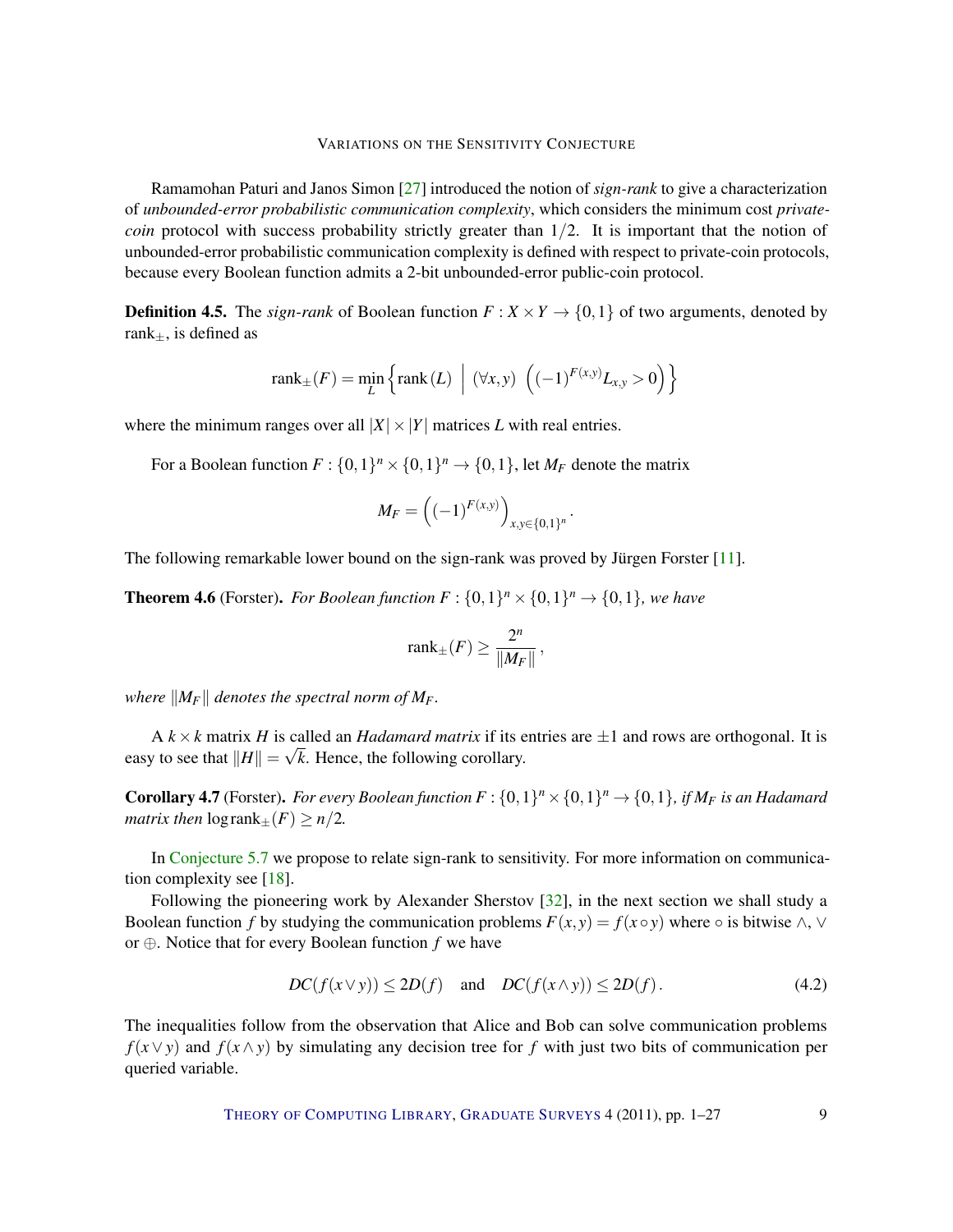# <span id="page-9-7"></span><span id="page-9-0"></span>5 Sensitivity vs. other complexity measures

Unlike the complexity measures mentioned in [Section](#page-2-0) [2,](#page-2-0) some of the complexity measures in this section are not polynomially related to block sensitivity and yet proving an inequality between these measures and  $poly(s(f))$  turns out to be equivalent to proving a polynomial relation between block sensitivity and sensitivity, i. e., the Sensitivity Conjecture itself.

# <span id="page-9-1"></span>5.1 Log-rank vs. sensitivity

In this section we present some implications of the following recent result by Sherstov, which appears as Theorem 6.4 in [\[32\]](#page-24-10).

<span id="page-9-4"></span>Theorem 5.1 (Sherstov). *For every Boolean function f ,*

 $\max{\log \text{rank}(f(x \wedge y)), \log \text{rank}(f(x \vee y))} = \Omega(\deg(f)).$ 

<span id="page-9-2"></span>Conjecture 5.2. *For every Boolean function f ,*

$$
\log \operatorname{rank}[f(x \wedge y)] \le \operatorname{poly}(s(f)).
$$

<span id="page-9-3"></span>Proposition 5.3. *[Conjecture](#page-9-2) [5.2](#page-9-2) is equivalent to the Sensitivity Conjecture.*

<span id="page-9-5"></span>**Remark 5.4.** We note that this equivalence should be somewhat surprising, because log rank( $f(x \wedge y)$ ) and  $s(f)$  are *not* polynomially related. Indeed, for the AND function  $f: \{0,1\}^n \to \{0,1\}$  defined by  $f(x) = \bigwedge_{i=1}^{n} x_i$ , there is a simple protocol to compute  $f(x \wedge y)$  with just 1 bit of communication. Thus, by Equation [\(4.1\)](#page-7-0) we have  $\log \text{rank}(f(x \wedge y)) \leq DC(f(x \wedge y)) \leq 1$ , and yet *f* has sensitivity *n*.

*Proof of [Proposition](#page-9-3) [5.3.](#page-9-3)*

- (a) Assume the Sensitivity Conjecture. Beals *et al.* [\[3\]](#page-22-0) showed that  $D(f) \le C(f)bs(f)$  and Nisan [\[23\]](#page-24-1) proved that  $C(f) \le bs(f)^2$ . Therefore, we get  $D(f) \le bs(f)^3$  as a simple corollary. Since  $DC(f(x \wedge f))$ *y*))  $\leq$  2*D*(*f*) [\(4.2\)](#page-8-0) and for all *F* we have log rank( $F(x, y)$ )  $\leq$  *DC*(*F*) [\(4.1\)](#page-7-0), [Conjecture](#page-9-2) [5.2](#page-9-2) follows.
- (b) Assume [Conjecture](#page-9-2) [5.2.](#page-9-2) For a Boolean function *f*, define  $g(x) = f(\bar{x})$ . Clearly,  $s(g) = s(f)$  and

 $|\log \operatorname{rank}(g(x \wedge y)) - \log \operatorname{rank}(f(x \vee y))| \leq 1.$ 

Applying the hypothesis of [Conjecture](#page-9-2) [5.2](#page-9-2) to both *g* and *f* , we get that

 $\max{\log \text{rank}(f(x \vee y))}, \log \text{rank}(f(x \wedge y)) \leq \text{poly}(s(f)).$ 

It follows that  $\deg(f) \leq \text{poly}(s(f))$  by [Theorem](#page-9-4) [5.1.](#page-9-4) This implies the Sensitivity Conjecture, since  $bs(f) \leq 2 \deg(f)^2$  [\[24\]](#page-24-2).

 $\Box$ 

<span id="page-9-6"></span>Conjecture 5.5. *For every Boolean function f ,*

 $\log \text{rank}[f(x \oplus y)] \le \text{poly}(s(f)).$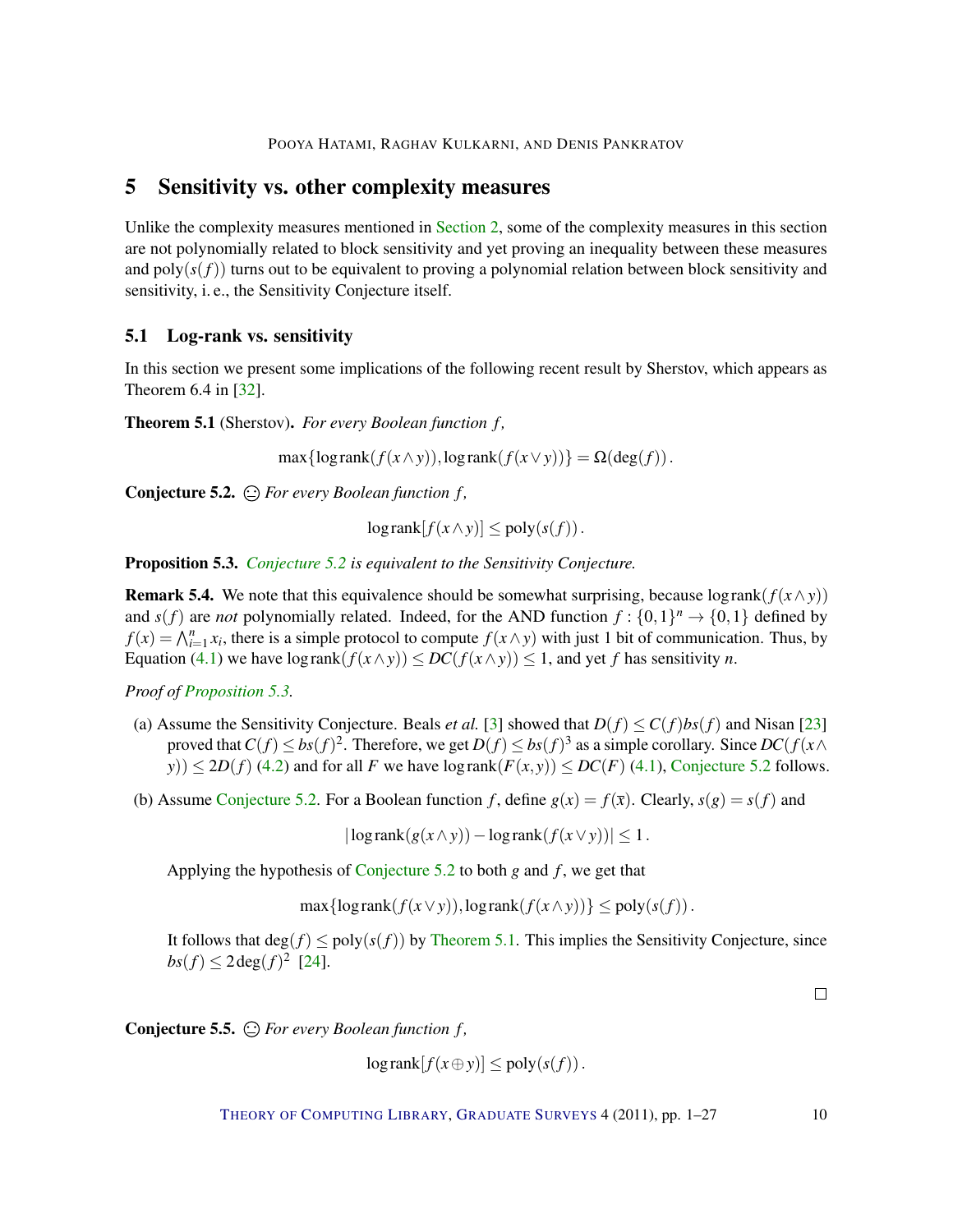<span id="page-10-4"></span>Arbitrarily large separations between  $\log \text{rank}(f(x \oplus y))$  and  $s(f)$  are known. For instance, let f:  $\{0,1\}^n \to \{0,1\}$  be the parity of *n* bits. Analogous to the argument in [Remark](#page-9-5) [5.4,](#page-9-5) we have log rank( $f(x \oplus$ *y*))  $\leq$  1. For the parity function we also have *s*(*f*) = *n*. Nonetheless, we have the following equivalence.

<span id="page-10-2"></span>Corollary 5.6. *[Conjecture](#page-9-6) [5.5](#page-9-6) is equivalent to the Sensitivity Conjecture.*

#### *Proof.*

(a) Showing that the Sensitivity Conjecture implies [Conjecture](#page-9-6) [5.5](#page-9-6) is similar to part (a) in [Proposi](#page-9-3)[tion](#page-9-3) [5.3.](#page-9-3)

**(b)** Assume [Conjecture](#page-9-6) [5.5.](#page-9-6) For a Boolean function  $f: \{0,1\}^n \to \{0,1\}$ , define  $F: \{0,1\}^{2n} \to \{0,1\}$ by  $F(x, y) = f(x \wedge y)$ , where  $x, y \in \{0, 1\}^n$ . Applying the hypothesis of [Conjecture](#page-9-6) [5.5](#page-9-6) to *F* we obtain

$$
\log \operatorname{rank}(F((x, y) \oplus (x', y'))) \le \operatorname{poly}(s(F)).
$$

We can rewrite  $F((x, y) \oplus (x', y'))$  as  $F(x \oplus x', y \oplus y') = f((x \oplus x') \wedge (y \oplus y'))$ . Hence the communication matrix of  $F((x, y) \oplus (x', y'))$  contains the communication matrix of  $f(x \wedge y)$  as a submatrix. In particular,

$$
rank(f(x \wedge y)) \le rank(F((x, y) \oplus (x', y'))).
$$

The above two inequalities together with the easy observation that  $s(f) \leq s(F) \leq 2s(f)$  imply that log rank $(f(x \wedge y)) \leq poly(s(f))$ . The result now follows from [Proposition](#page-9-3) [5.3.](#page-9-3)  $\Box$ 

Since rank $+(F) \le$  rank $(F)$  for every *F*, we propose a possibly weaker version of [Conjecture](#page-9-6) [5.5](#page-9-6) stated for the sign-rank (see [Definition](#page-8-1) [4.5\)](#page-8-1).

<span id="page-10-1"></span>Conjecture 5.7. *For every Boolean function f ,*

$$
log rank_{\pm}(f(x \oplus y)) \leq poly(s(f)).
$$

We note that the same function  $f$ , namely, the parity, that supplied an arbitrary large separation between log rank( $f(x \oplus y)$ ) and  $s(f)$  also provides an arbitrary separation between log rank $+(f(x \oplus y))$ and  $s(f)$ . We ask the following question inspired by [Proposition](#page-9-3) [5.3](#page-9-3) and [Corollary](#page-10-2) [5.6.](#page-10-2)

Question 5.8. Does [Conjecture](#page-10-1) [5.7](#page-10-1) imply [Conjecture](#page-9-6) [5.5?](#page-9-6) I. e., is [Conjecture](#page-10-1) [5.7](#page-10-1) equivalent to the Sensitivity Conjecture?

## <span id="page-10-0"></span>5.2 Parity decision trees

*Parity decision trees* are similar to decision trees; the difference is that instead of querying only one variable at a time, one may query the sum modulo 2 of an arbitrary subset of variables. (See [\[40\]](#page-25-7) for a brief introduction to parity decision trees.) The parity decision-tree complexity of a Boolean function *f* is denoted by  $D_{\oplus}(f)$ . Obviously,  $D_{\oplus}(f) \leq D(f)$ . Similarly to Equation [\(4.2\)](#page-8-0) we have

<span id="page-10-3"></span>
$$
DC(f(x \oplus y)) \le 2D_{\oplus}(f). \tag{5.1}
$$

In this section, we explore the relationship between  $D_{\oplus}$  and sensitivity.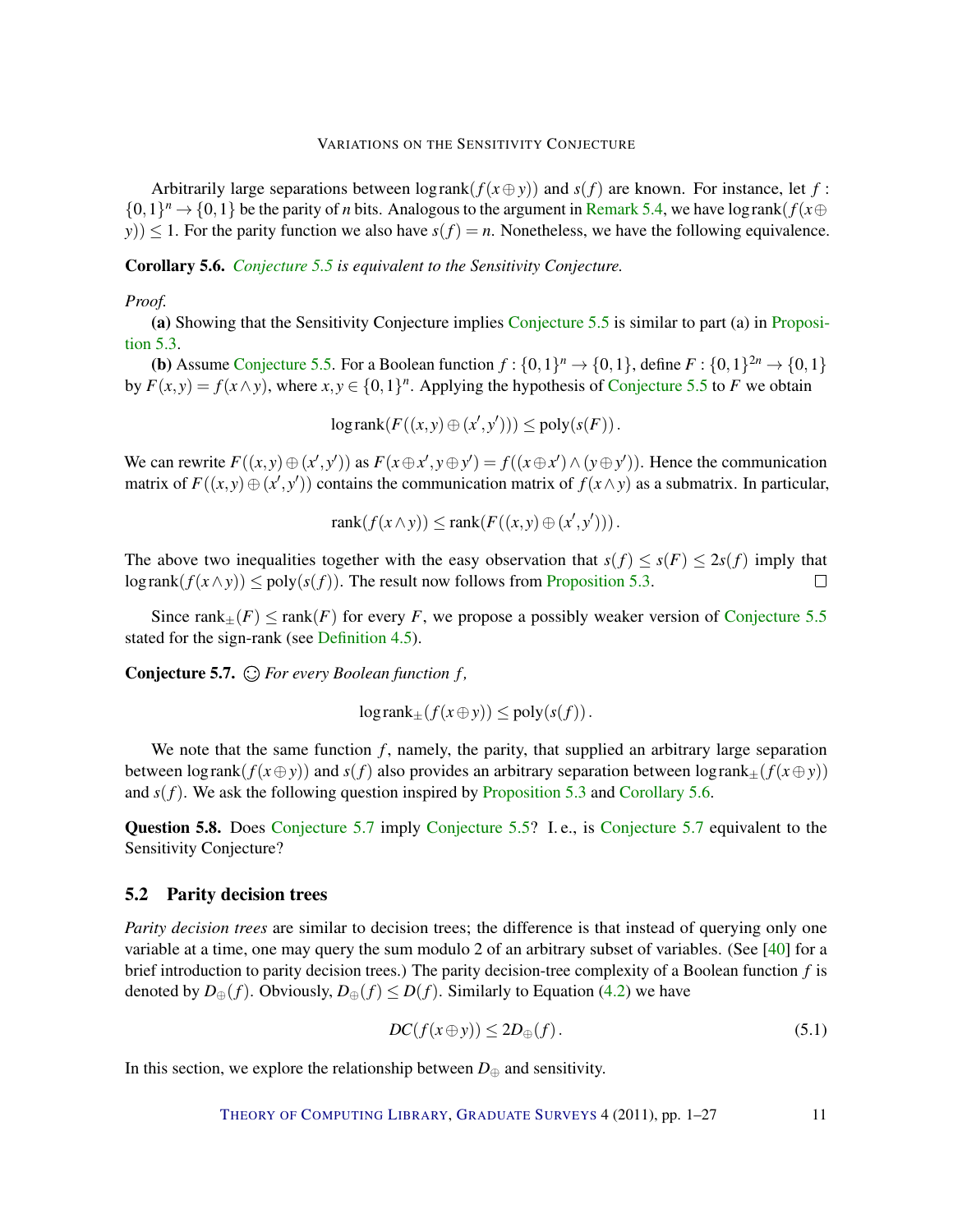<span id="page-11-4"></span><span id="page-11-1"></span>Conjecture 5.9. *For every Boolean function f ,*

$$
D_{\oplus}(f) \leq \text{poly}(s(f)).
$$

Note that parity decision trees are strictly more powerful than decision trees. For instance, deciding the parity of *n* bits requires a decision tree of depth *n* whereas a parity decision tree of depth 1 suffices. For the parity function we also have  $s(f) = n$ . The seemingly weaker [Conjecture](#page-11-1) [5.9](#page-11-1) actually turns out to be equivalent to the Sensitivity Conjecture.

Proposition 5.10. *[Conjecture](#page-11-1) [5.9](#page-11-1) is equivalent to the Sensitivity Conjecture.*

*Proof.*

- (a) The Sensitivity [Conjecture](#page-11-1) implies Conjecture [5.9](#page-11-1) since  $D_{\oplus}(f) \le D(f)$  [\(5.1\)](#page-10-3) and  $D(f) \le bs(f)^3$ .
- (b) Assume [Conjecture](#page-11-1) [5.9.](#page-11-1) The Sensitivity Conjecture follows from [Corollary](#page-10-2) [5.6](#page-10-2) and the fact that  $\log \text{rank}(f(x \oplus y)) \le DC(f(x \oplus y)) \le 2D_{\oplus}(f).$

 $\Box$ 

In [Example](#page-19-0) [6.2.1](#page-19-0) we exhibit a quadratic gap between  $D_{\oplus}$  and sensitivity.

# <span id="page-11-0"></span>5.3 Fourier-analytic setting

In the previous sections, we considered Boolean functions from  $\{0,1\}^n$  to  $\{0,1\}$ . For the purpose of studying the Fourier spectrum of Boolean functions, it is convenient to use the range  $\{+1, -1\}$ , replacing 0 with +1 and 1 with −1. This replacement preserves polynomial relations between the complexity measures studied in this section. So, in Sections [5.3](#page-11-0) and [5.4](#page-14-0) only, the term "Boolean function" will refer to functions  $\{0,1\}^n \to \{+1,-1\}$ . For a brief introduction to Fourier Analysis on the Boolean cube, we refer to the survey by de Wolf [\[38\]](#page-25-8).

The functions  $\{0,1\}^n \to \mathbb{R}$  form an inner product space V with the inner product defined by

<span id="page-11-3"></span>
$$
\langle f, g \rangle = \mathop{\mathbb{E}}_{x \in \{0, 1\}^n} [f(x)g(x)] \tag{5.2}
$$

where the expectation is over the uniform distribution.

**Definition 5.11.** For  $S \subseteq [n]$ , the *character*  $\chi_S : \{0,1\}^n \to \{-1,1\}$  is defined as

$$
\chi_S(x) = (-1)^{\sum_{i \in S} x_i}.
$$

The set of characters forms an orthonormal basis for V. Hence, every function  $f: \{0,1\}^n \to \mathbb{R}$  can be written uniquely as

<span id="page-11-2"></span>
$$
f = \sum_{S} \langle f, \chi_{S} \rangle \chi_{S}. \tag{5.3}
$$

Equation [\(5.3\)](#page-11-2) is referred to as the *Fourier expansion* of *f* . The *Fourier coefficient* of *f* corresponding to *S* is defined as

$$
f(S) = \langle f, \chi_S \rangle.
$$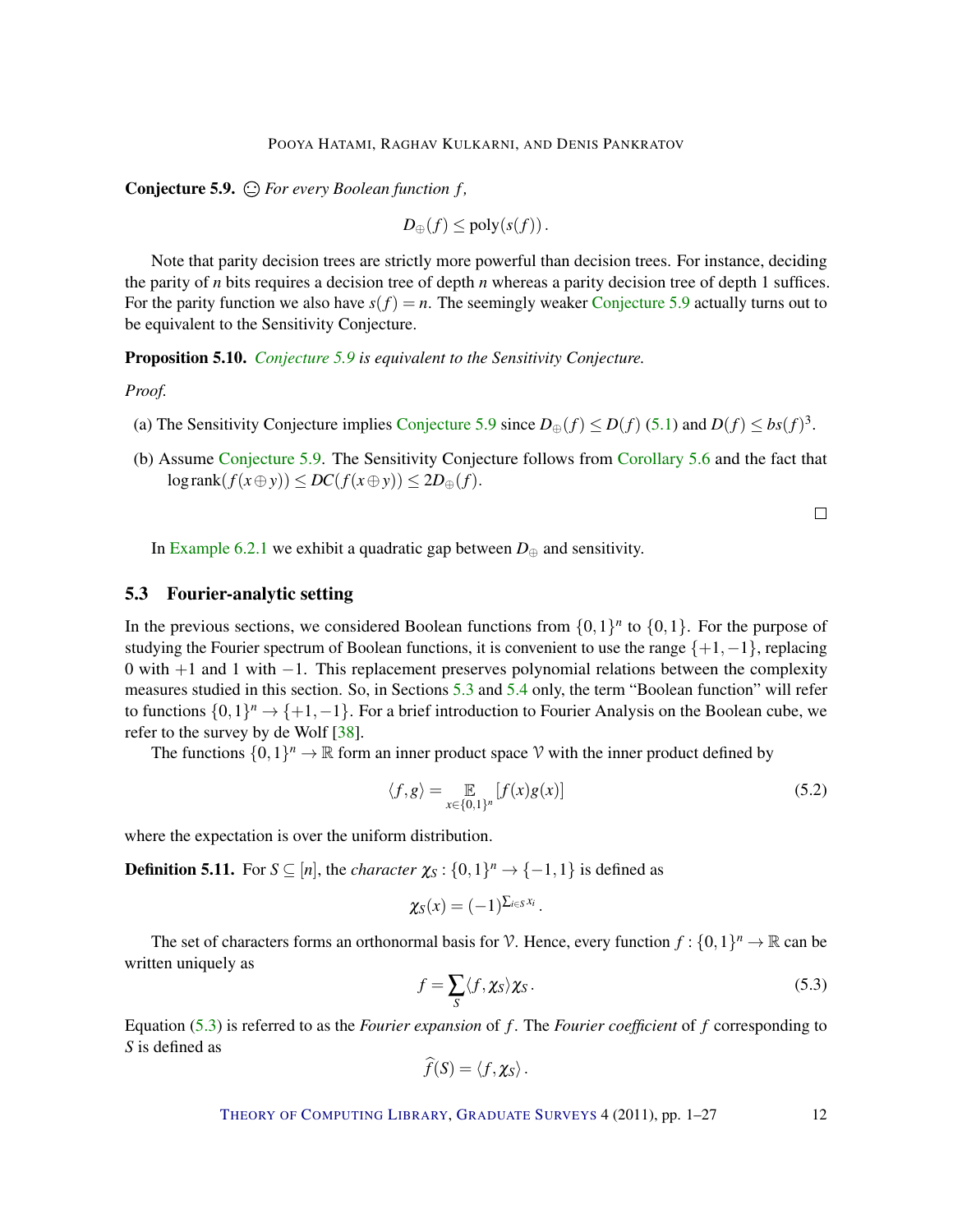Equation [\(5.3\)](#page-11-2) immediately implies *Parseval's Identity*,

<span id="page-12-2"></span>
$$
\langle f, f \rangle = \sum_{S} \widehat{f}(S)^2. \tag{5.4}
$$

Note that for Boolean functions *f* we have  $\langle f, f \rangle = 1$  by [\(5.2\)](#page-11-3).

Recall that every Boolean function *f* admits a unique multilinear polynomial representation (see [Definition](#page-2-1) [2.4\)](#page-2-1). For  $S \subseteq [n]$  define

<span id="page-12-3"></span>
$$
\lambda_S(x) = \prod_{i \in S} x_i.
$$
  

$$
f = \sum_S c_S \lambda_S,
$$
 (5.5)

Then *f* can be written uniquely as

for some  $c_S \in \mathbb{R}$ . Since  $f(e_S) = \sum_{B \subseteq S} c_B$ , it is easy to see by induction on |*S*| that, in fact, we have  $c_S \in \mathbb{Z}$ . The following proposition establishes connections between the coefficients of the multilinear representation and the Fourier coefficients.

<span id="page-12-0"></span>**Proposition 5.12.** Let *f* be a Boolean function and  $f = \sum_{S} c_S \lambda_S$  be its multilinear expansion where  $c_S \in \mathbb{Z}$ *. We have* 

1. 
$$
c_S = (-2)^{|S|} \sum_{B:S \subseteq B \subseteq [n]} \widehat{f}(B)
$$
 and  
\n2.  $\widehat{f}(S) = \sum_{B \subseteq [n], B' \subseteq S} c_B (-1)^{|B'|} 2^{-|B \setminus B'|}.$ 

*Proof.*

1. We can express

$$
\chi_B(x) = (-1)^{\sum_{i \in B} x_i} = \prod_{i \in B} (1 - 2x_i) = \sum_{S \subseteq B} (-2)^{|S|} \lambda_S(x).
$$

Thus

$$
f = \sum_{B \subseteq [n]} \widehat{f}(B) \chi_B = \sum_{B \subseteq [n]} \widehat{f}(B) \sum_{S \subseteq B} (-2)^{|S|} \lambda_S = \sum_{S \subseteq [n]} (-2)^{|S|} \sum_{B:S \subseteq B \subseteq [n]} \widehat{f}(B) \lambda_S.
$$

The claim follows.

2. Observe that  $\langle \lambda_S, \lambda_T \rangle = 2^{-|S \cup T|}$ . We have

$$
\widehat{f}(S) = \langle f, \chi_S \rangle = \Big\langle \sum_{B \subseteq [n]} c_B \lambda_B, \sum_{B' \subseteq S} (-2)^{|B'|} \lambda_{B'} \Big\rangle
$$
  
= 
$$
\sum_{B \subseteq [n], B' \subseteq S} c_B \langle \lambda_B, \lambda_B' \rangle = \sum_{B \subseteq [n], B' \subseteq S} c_B (-1)^{|B'|} 2^{|B'| - |B \cup B'|}.
$$

The claim follows.

 $\Box$ 

<span id="page-12-1"></span>**Corollary 5.13.** Every Fourier coefficient of a Boolean function f is an integer multiple of  $2^{-deg(f)}$ .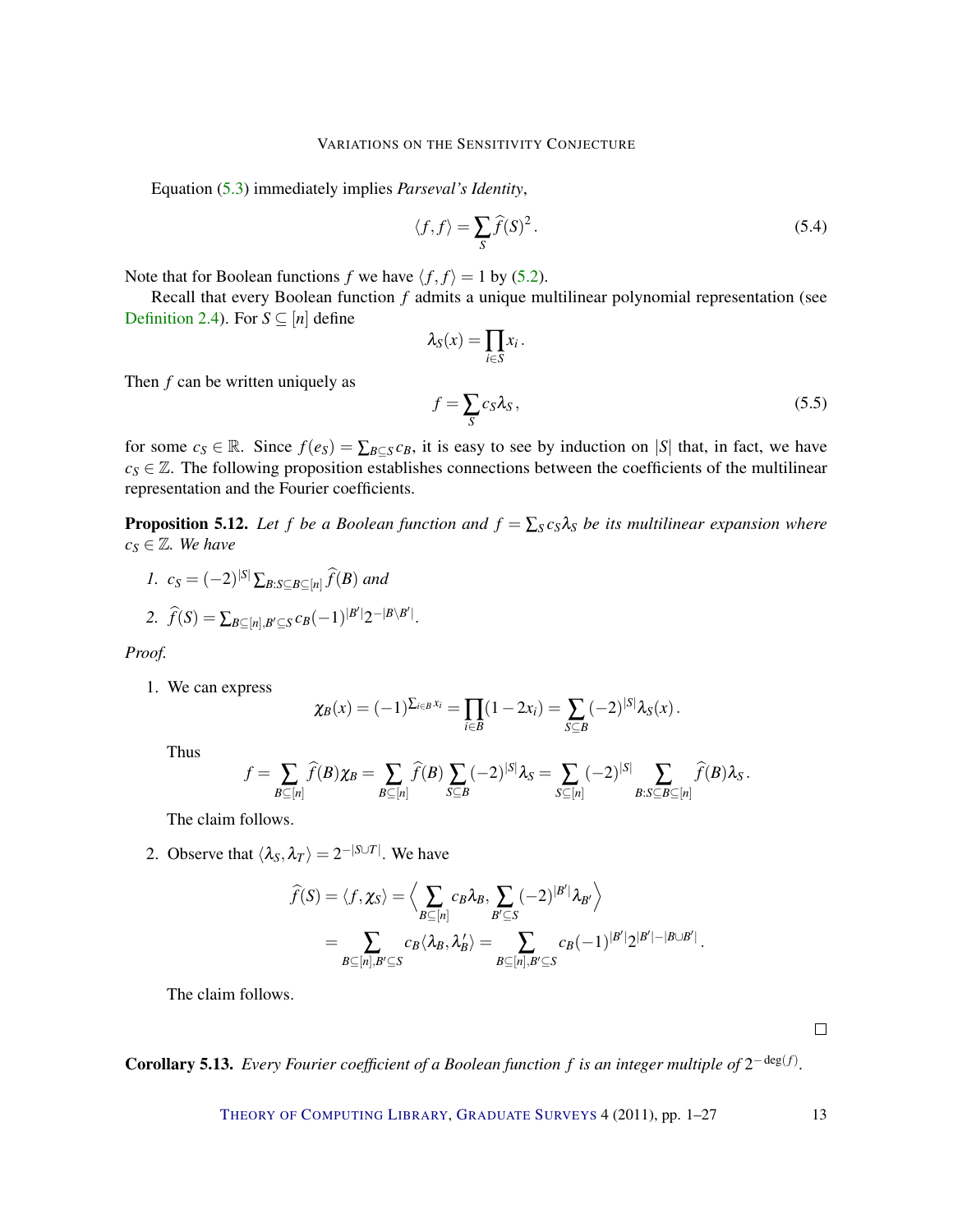*Proof.* The claim follows from part 2 of [Proposition](#page-12-0) [5.12](#page-12-0) and the fact that  $|B| \leq deg(f)$ .

<span id="page-13-0"></span>Conjecture 5.14.  $\bigoplus$  For every Boolean function f,

$$
|\{S \mid \hat{f}(S) \neq 0\}| \leq 2^{\text{poly}(s(f))}.
$$

The proof that the above conjecture is equivalent to the Sensitivity Conjecture relies on the following characterization of the number of nonzero Fourier coefficients.

<span id="page-13-2"></span>Lemma 5.15. For every Boolean function f,

$$
|\{S \mid \hat{f}(S) \neq 0\}| = \text{rank}(f(x \oplus y)).
$$

*Proof.* Consider the matrix *M* with entries  $M_{x,y} = f(x \oplus y)$ . It is easy to check that for each  $S \subseteq [n]$ , the vector  $(\chi_S(y))_{y \in \{0,1\}^n}$  is an eigenvector of *M* with a corresponding eigenvalue  $2^n \hat{f}(S)$ . Since the  $\chi_S$  form a basis of V, the values  $2^n \hat{f}(S)$  are all the eigenvalues of *M*. Noting that the rank of a symmetric matrix is the number of its nonzero eigenvalues, we obtain  $|\{S \mid \hat{f}(S) \neq 0\}| = \text{rank}(M)$ .

The equivalence of [Conjecture](#page-13-0) [5.14](#page-13-0) and the Sensitivity Conjecture is immediate from this lemma and [Corollary](#page-10-2) [5.6.](#page-10-2)  $\Box$ 

<span id="page-13-1"></span>Conjecture 5.16. *For every Boolean function f ,*

$$
\min_{S:\widehat{f}(S)\neq 0} |\widehat{f}(S)| \geq 2^{-\text{poly}(s(f))}.
$$

We show that [Conjecture](#page-13-1) [5.16](#page-13-1) is also equivalent to the Sensitivity Conjecture.

Proposition 5.17. *[Conjecture](#page-13-1) [5.16](#page-13-1) is equivalent to the Sensitivity Conjecture.*

#### *Proof.*

(a) Assume the Sensitivity Conjecture. For every Boolean function *f* we have

$$
\min_{S:\widehat{f}(S)\neq 0} |\widehat{f}(S)| \geq 2^{-\deg(f)} \geq 2^{-\text{poly}(s(f))},
$$

where the first inequality follows from [Corollary](#page-12-1) [5.13](#page-12-1) and the second inequality follows from the Sensitivity Conjecture. This shows [Conjecture](#page-13-1) [5.16](#page-13-1) holds.

(b) Assume [Conjecture](#page-13-1) [5.16.](#page-13-1) Let  $\alpha = \min_{S: \hat{f}(S) \neq 0} |f(S)|$ . By Parseval's Identity [\(5.4\)](#page-12-2), the number of non-zero Fourier coefficients is at most  $\alpha^{-2}$ . By [Lemma](#page-13-2) [5.15,](#page-13-2)  $\alpha^{-2}$  is also an upper bound on  $rank(f(x \oplus y))$ . Hence,  $\alpha \ge 2^{-poly(s(f))}$  implies  $rank(f(x \oplus y) \le 2^{poly(s(f))}$ . By [Corollary](#page-10-2) [5.6,](#page-10-2) this implies the Sensitivity Conjecture.  $\Box$ 

The following consequence of the Sensitivity Conjecture appears to be open.

<span id="page-13-3"></span>Conjecture 5.18. *For every Boolean function f ,*

$$
\sum_{S} |\widehat{f}(S)| \leq 2^{\text{poly}(s(f))}.
$$

THEORY OF C[OMPUTING](http://dx.doi.org/10.4086/toc) LIBRARY, G[RADUATE](http://dx.doi.org/10.4086/toc.gs) SURVEYS 4 (2011), pp. 1–27 14

 $\Box$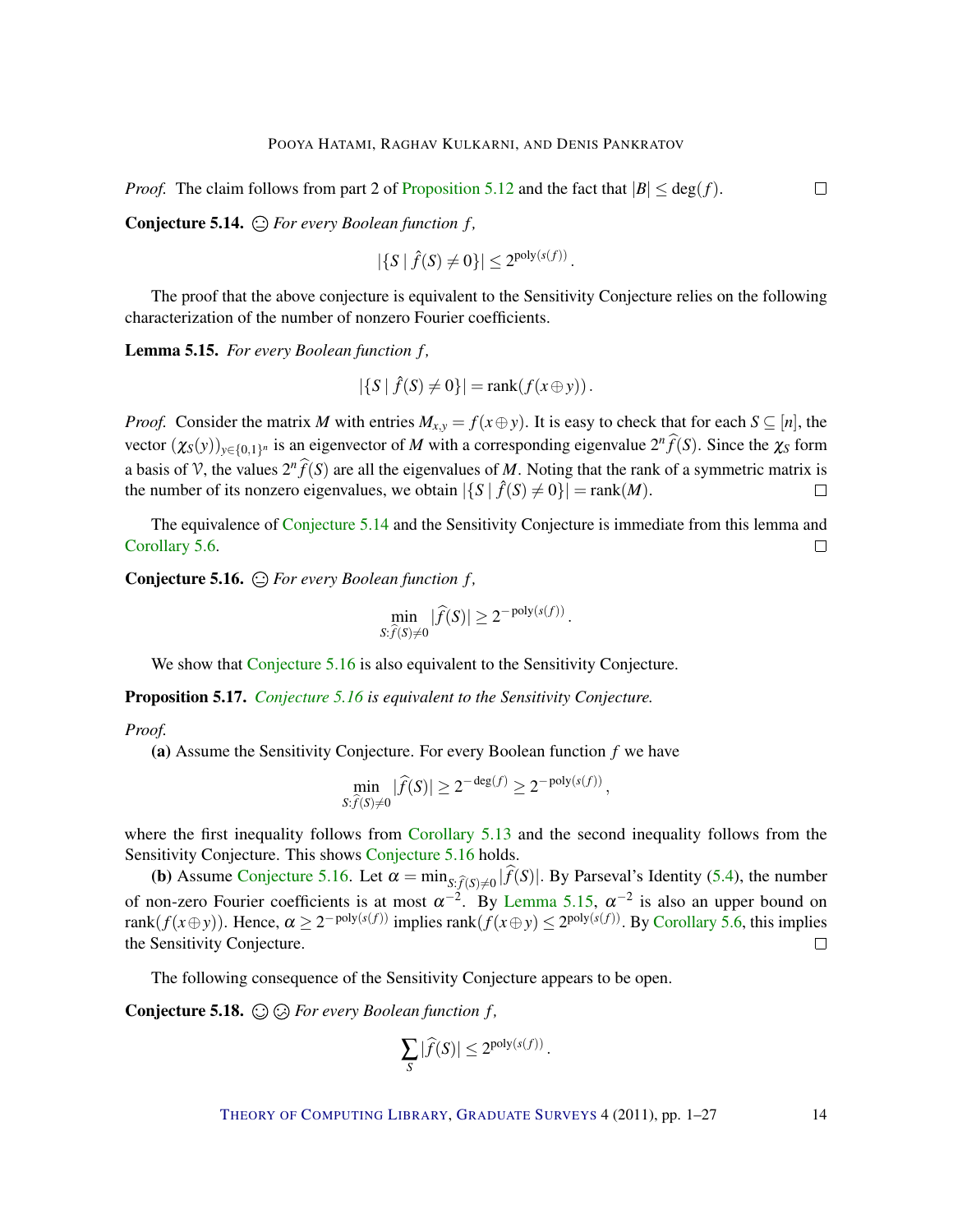<span id="page-14-5"></span><span id="page-14-1"></span>Proposition 5.19. *[Conjecture](#page-13-0) [5.14](#page-13-0) implies [Conjecture](#page-13-3) [5.18.](#page-13-3) In particular, the Sensitivity Conjecture implies [Conjecture](#page-13-3) [5.18.](#page-13-3)*

 $\Box$ *Proof.* Observe that  $f(S) \in [-1,1]$  for all *S*, so  $\sum_{S} |f(S)| \leq |\{S \mid f(S) \neq 0\}|$ .

We shall see that [Conjecture](#page-13-3) [5.18](#page-13-3) is equivalent to the Sensitivity Conjecture, assuming the following conjecture due to Vince Grolmusz [\[14\]](#page-23-9) holds.

<span id="page-14-3"></span>**Conjecture 5.20** (Grolmusz). *Let*  $F : \{0, 1\}^m \times \{0, 1\}^n \rightarrow \{-1, 1\}$ . *Then* 

$$
RC_2(F) \leq \text{poly}\big(\log \sum_{S \subseteq [m+n]} |\widehat{F}(S)|\big).
$$

To prove the equivalence claimed above, we need the following result by Sherstov [\[32,](#page-24-10) Theorem 5.1].

<span id="page-14-2"></span>**Theorem 5.21** (Sherstov). Let  $F_1(x, y) := f(x \wedge y)$  and  $F_2(x, y) := f(x \vee y)$ , then

$$
\max\{RC_2(F_1), RC_2(F_2)\} = \Omega(bs(f)^{1/4}).
$$

Proposition 5.22. *If Grolmusz's conjecture holds then [Conjecture](#page-13-3) [5.18](#page-13-3) is equivalent to the Sensitivity Conjecture.*

*Proof.* By [Proposition](#page-14-1) [5.19,](#page-14-1) it suffices to show that [Conjecture](#page-13-3) [5.18](#page-13-3) implies the Sensitivity Conjecture. Consider two Boolean functions  $F_1$  and  $F_2$  on  $2n$  variables defined as in [Theorem](#page-14-2) [5.21.](#page-14-2) It is easy to check that  $s(f) \leq s(F_1)$  and  $s(F_2) \leq 2s(f)$ . Assuming [Conjecture](#page-13-3) [5.18](#page-13-3) we get that

$$
\log \sum |\widehat{F}_1(S)| \le \text{poly}(s(f)) \quad \text{and} \quad \log \sum |\widehat{F}_2(S)| \le \text{poly}(s(f)).
$$

Now  $bs(f) \leq poly(s(f))$  follows from [Theorem](#page-14-2) [5.21](#page-14-2) assuming [Conjecture](#page-14-3) [5.20.](#page-14-3)

## <span id="page-14-0"></span>5.4 Fourier entropy

In this section, we outline some connections between measures introduced in [Section](#page-11-0) [5.3](#page-11-0) and Information Theory.

Let *P* be a probability distribution on a sample space  $\Omega$ . Let supp(*P*) denote the support of *P*.

<span id="page-14-4"></span>Definition 5.23. The *entropy* of *P* is defined as

$$
H(P) = \sum_{\omega \in \Omega} P(\omega) \log \frac{1}{P(\omega)},
$$

the *max-entropy* of *P* is

$$
H^{\max}(P) = \max_{\omega \in \text{supp}(P)} \log \frac{1}{P(\omega)},
$$

and the *min-entropy* of *P* is

$$
H^{\min}(P) = \min_{\omega \in \Omega} \log \frac{1}{P(\omega)}.
$$

THEORY OF C[OMPUTING](http://dx.doi.org/10.4086/toc) LIBRARY, G[RADUATE](http://dx.doi.org/10.4086/toc.gs) SURVEYS 4 (2011), pp. 1-27 15

 $\Box$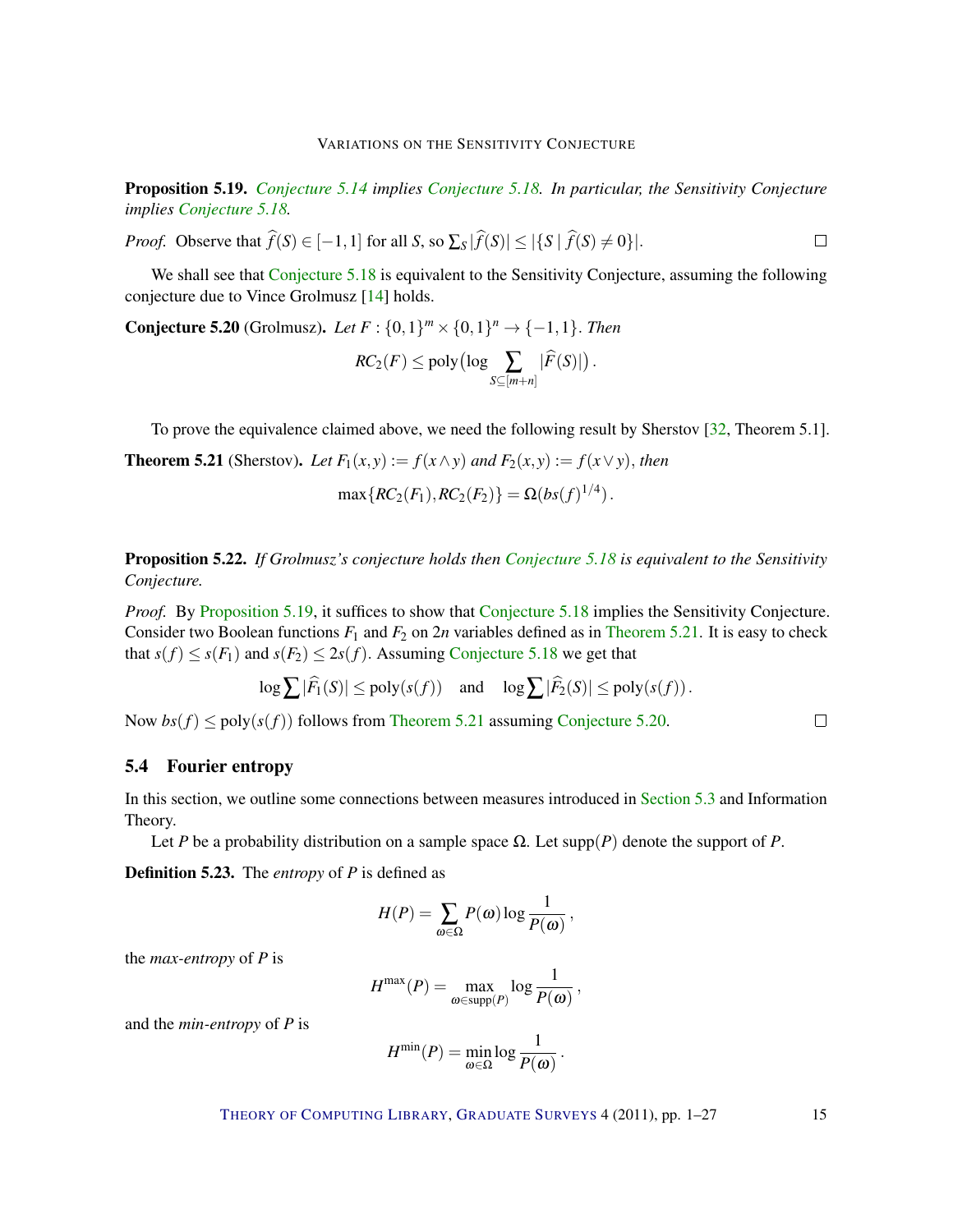<span id="page-15-2"></span>For every distribution *P* the following inequalities hold

$$
H^{\min}(P) \le H(P) \le H^{\max}(P).
$$

By Parseval's Identity [\(5.4\)](#page-12-2), we can view  $\{\widehat{f}(S)^2 | S \subseteq [n]\}$  as a probability distribution on  $\Omega = 2^{[n]}$ , the power set of [*n*]. We denote this probability distribution by  $\hat{f}^2$ .

The following Conjecture is equivalent to the Sensitivity Conjecture. In fact, it is a restatement of [Conjecture](#page-13-1) [5.16](#page-13-1) in the terms of [Definition](#page-14-4) [5.23](#page-14-4) and the probability distribution  $\hat{f}^2$ .

<span id="page-15-0"></span>Conjecture 5.24. *For every Boolean f we have*

$$
H^{\max}(\widehat{f}^2) \leq \text{poly}(s(f)).
$$

Arbitrarily large separations between  $H^{\max}(\hat{f}^2)$  and  $s(f)$  are known. For example, consider the parity function  $f: \{0,1\}^n \to \{-1,1\}$ , which can be expressed as  $f(x) = (-1)^{\sum_{i=1}^n x_i}$ . The whole Fourier spectrum is concentrated on a single coefficient, namely,  $\hat{f}([n])$ . Hence  $H^{\max}(\hat{f}^2) = 0$ , yet  $s(f) = n$ .

Definition 5.25. The *average sensitivity* (also called *influence* or *total influence*) of a Boolean function  $f: \{0, 1\}^n \to \{-1, 1\}$  is defined as

$$
as(f) = \mathbb{E}_{x \in \{0,1\}^n}(s(f,x)),
$$

where the expectation is over the uniform distribution.

Compare [Conjecture](#page-15-0) [5.24](#page-15-0) with the Fourier Entropy-Influence Conjecture due to Ehud Friedgut and Gil Kalai [\[12\]](#page-23-10).

<span id="page-15-1"></span>Conjecture 5.26 (Friedgut and Kalai). *There exists a constant C such that for every Boolean function f we have*

$$
H(\widehat{f}^2) \leq C \cdot as(f).
$$

While [Conjecture](#page-15-0) [5.26](#page-15-1) seems only analogous to Conjecture [5.24,](#page-15-0) the authors are unaware of any formal connections between the two conjectures. Recently, Ryan O'Donnell, John Wright, and Yuan Zhou [\[26\]](#page-24-11) verified the Fourier Entropy-Influence Conjecture for certain classes of Boolean functions, including symmetric functions.

#### 5.5 Shi's characterization of sensitivity

In this section we present some applications of Yaoyun Shi's work [\[33\]](#page-24-12), which contains an interesting characterization of the sensitivity of Boolean functions.

Let *f* be a Boolean function  $\{0,1\}^n \to \{0,1\}$ . With some abuse of notation, we use *f* to denote the unique multilinear extension  $f : \mathbb{R}^n \to \mathbb{R}$  of this function (cf. [Definition](#page-2-1) [2.4\)](#page-2-1).

**Definition 5.27.** For  $a, b \in [0, 1]^n$ , the *linear restriction* of *f* on the line segment  $\ell = [a, b]$ , denoted by  $f_{\ell} : [0,1] \to \mathbb{R}$ , is defined as

$$
f_{\ell}(t) := f((1-t)a + tb) \quad (t \in [0,1]).
$$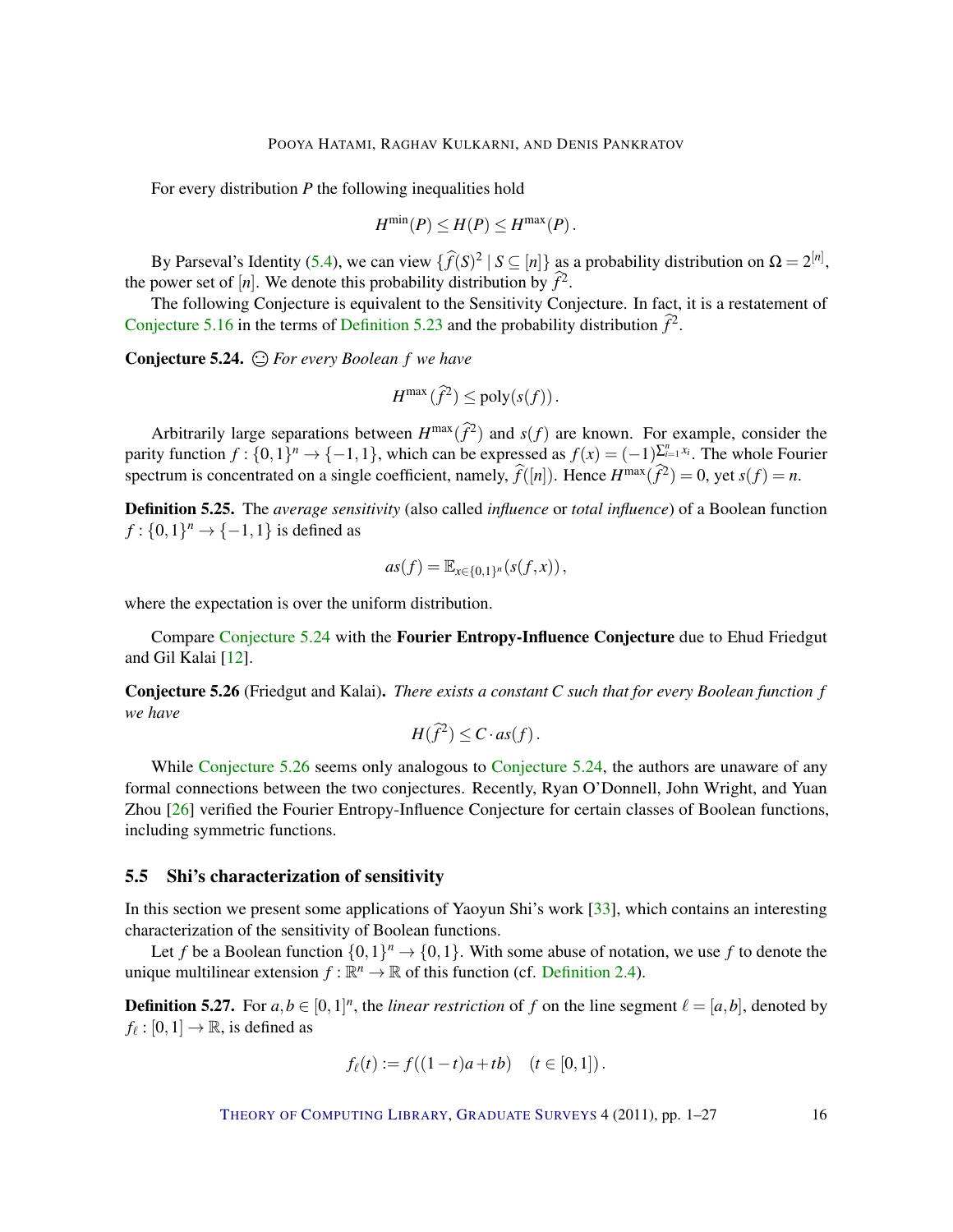<span id="page-16-3"></span>Denote the supremum norm of a function  $g: [0,1] \to \mathbb{R}$  by  $||g||_{\infty} = \sup_{t \in [0,1]} |g(t)|$ . Let  $g'$  denote the derivative of *g*. Shi [\[33\]](#page-24-12) gave the following characterization of sensitivity.

<span id="page-16-1"></span>**Theorem 5.28** (Shi). *For every Boolean function f,*  $s(f) = \sup_{\ell} ||f'_{\ell}||_{\infty}$ .

*Proof.* It is easy to check that it suffices to consider the lines that join two points of the Boolean cube.

For  $x \in [0,1]^n$ , let  $x^{(i,1)} (x^{(i,0)})$  denote a vector whose  $i^{th}$  coordinate is 1 (0) and the other coordinates match with those of *x*. Let  $a, b \in \{0, 1\}^n$  and  $\ell = (a, b)$  be the line joining *a* and *b*.

$$
f'_{\ell}(t) = \sum_{i=1}^{n} (b_i - a_i) \cdot \frac{\partial f}{\partial x_i}((1-t)a + tb).
$$

Since *f* is multilinear, we have:

$$
\frac{\partial f}{\partial x_i}(x) = f(x^{(i,1)}) - f(x^{(i,0)}).
$$

Thus we have:

<span id="page-16-0"></span>
$$
|f'_{\ell}(t)| \leq \mathop{\mathbb{E}}_{p \in D_{t}} \left[ \sum_{i=1}^{n} \left| f(p^{(i,1)}) - f(p^{(i,0)}) \right| \right],
$$
\n(5.6)

where  $D_t$  denotes the following probability distribution on the Boolean cube: for each  $k$ ,  $Pr(p_k = 1)$  =  $(1-t)a_k + tb_k$ . Notice that the right hand side of [\(5.6\)](#page-16-0) is at most *s*(*f*).

For the other direction let  $a \in \{0,1\}^n$  and *b* be obtained from *a* by flipping each bit. It is easy to check that:

$$
f'_{\ell}(0) = \sum |f(a \oplus e_i) - f(a)| = s(f,a).
$$

Choosing a vector *a* with maximum sensitivity completes the proof.

Combining [Theorem](#page-16-1) [5.28](#page-16-1) with [Conjecture](#page-13-1) [5.16](#page-13-1) puts the Sensitivity Conjecture into an analytic setting.

Definition 5.29. The *approximate degree of linear restrictions* of a Boolean function *f* is defined as follows:

$$
\overline{\deg}(f) = \max_{\ell} \min \left\{ \deg(g) \, | \, g \in \mathbb{R}[t], \|f_{\ell} - g\|_{\infty} \leq 1/3 \right\}.
$$

The connection between  $\overline{\deg}(f)$  and  $s(f)$  was established by Shi [\[33\]](#page-24-12).

<span id="page-16-2"></span>**Theorem 5.30** (Shi). *The complexity measures*  $\overline{\deg}(f)$  *and*  $s(f)$  *are polynomially related.* 

Observe that, unlike all previous equivalence results, [Theorem](#page-16-2) [5.30](#page-16-2) gives a complexity measure polynomially related to  $s(f)$  rather than  $bs(f)$ . [Theorem](#page-16-2) [5.30](#page-16-2) implies that the following conjecture due to Shi [\[33\]](#page-24-12) is equivalent to the Sensitivity Conjecture.

Conjecture 5.31 (Shi).  $\bigcirc$  For every Boolean function f,

$$
\deg(f) \leq \text{poly}\left(\overline{\deg}(f)\right).
$$

THEORY OF C[OMPUTING](http://dx.doi.org/10.4086/toc) LIBRARY, G[RADUATE](http://dx.doi.org/10.4086/toc.gs) SURVEYS 4 (2011), pp. 1–27 17

 $\Box$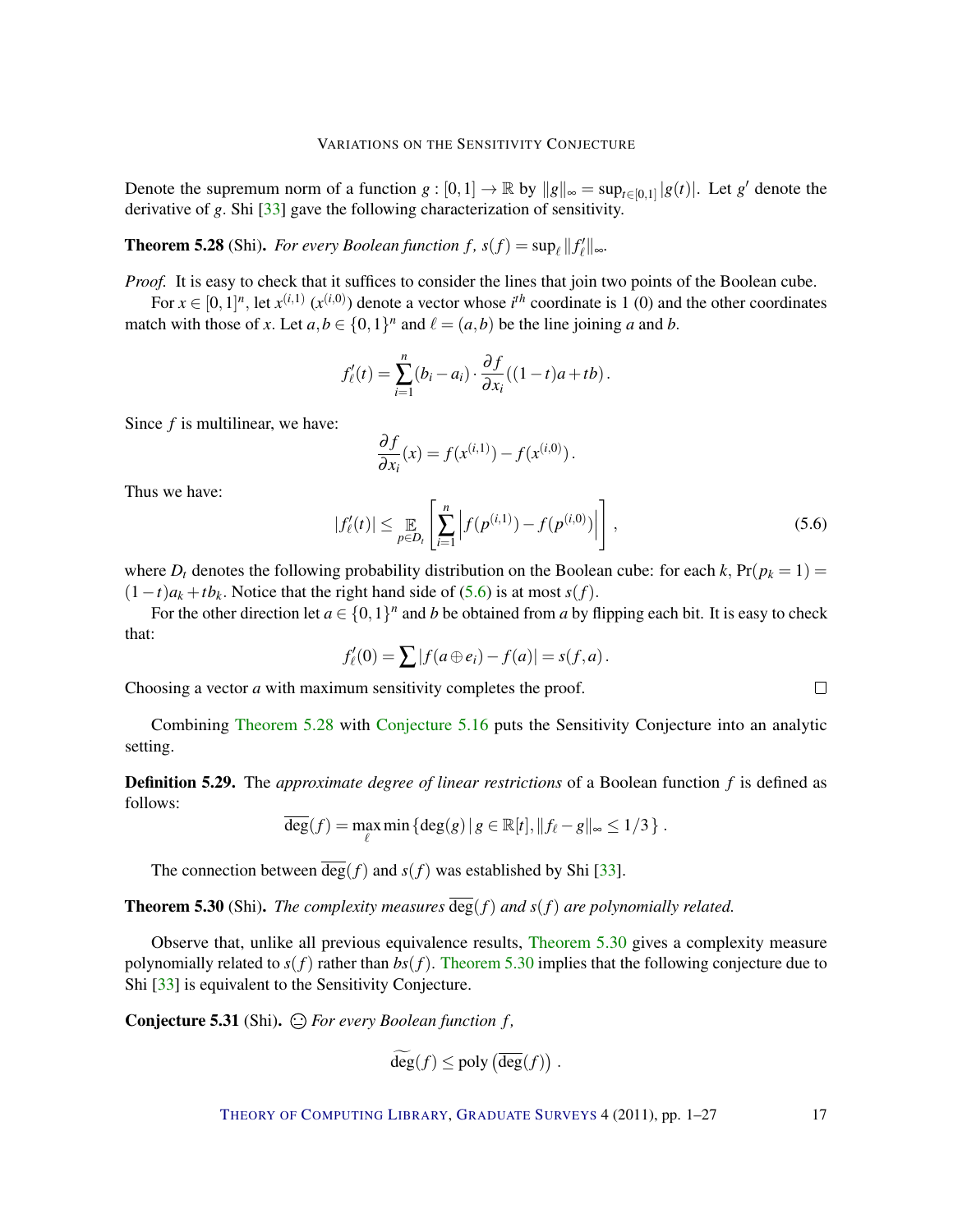#### <span id="page-17-2"></span><span id="page-17-1"></span>5.6 Subgraphs of the *n*-cube

Recall that *Q<sup>n</sup>* denotes the *n*-cube graph (see [Section](#page-4-0) [3\)](#page-4-0). Denote the maximum degree of graph *G* by  $\Delta(G)$ . For an induced subgraph *G* of a graph *H* let  $H - G$  denote the subgraph of *H* induced on the vertex set  $V(H) \setminus V(G)$ . Let  $\Gamma(G) = \max\{\Delta(G), \Delta(H - G)\}\$ . Craig Gotsman and Nati Linial [\[13\]](#page-23-2) proved the following remarkable equivalence.

<span id="page-17-0"></span>**Theorem 5.32** (Gotsman and Linial). *The following are equivalent for any monotone function*  $h : \mathbb{N} \to \mathbb{R}$ *:* 

(a) *For any induced subgraph G of*  $Q_n$  *with*  $|V(G)| \neq 2^{n-1}$  *we have*  $\Gamma(G) \geq h(n)$ *.* 

(**b**) *For any Boolean function f we have*  $s(f) \geq h(\deg(f))$ *.* 

*Proof.* Statement (b) is equivalent to the following:

(**b**) For any Boolean function *f* with deg(*f*) = *n* we have  $s(f) \ge h(n)$ .

Clearly, (b) implies (b'). To prove the reverse implication, let *f* be a Boolean function of degree *d*. Fix a monomial of degree *d* of the representing polynomial of *f* . Without loss of generality we may assume the monomial is  $x_1 \cdots x_d$ . Define  $g(x_1, \ldots, x_d) := f(x_1, \ldots, x_d, 0, \ldots, 0)$ . Then,  $s(f) \ge s(g) \ge h(d)$ , as desired.

(a)  $\Rightarrow$  (b<sup>r</sup>) We prove the contrapositive. Given a Boolean function *f* with  $s(f) < h(n)$ , consider an induced subgraph  $G$  of  $Q_n$  with

$$
V(G) = \{x \in \{0,1\}^n \mid f(x)p(x) = +1\},\
$$

where  $p(x) = (-1)^{\sum x_i}$  is the parity function (as in [Section](#page-11-0) [5.3,](#page-11-0) we take the range of Boolean functions to be  $\{+1,-1\}$ ). Observe that  $\hat{f}(I) = \hat{f}(I|I - I)$  for any subset  $I ⊆ [n]$ . Hence,  $\hat{f}(I|0) = \hat{f}([n]) \neq 0$ , since deg(*f*) = *n*. Straight from the definition of Fourier coefficients,  $\mathbb{E}_x[f(x)p(x)] = \widehat{fp}(0) \neq 0$ , so  $|V(G)| \neq 2^{n-1}$ . Furthermore,  $s(fp,x) = n - s(f,x)$  and  $deg_G(x) = n - s(fp,x) = s(f,x)$ . By a similar argument,  $\deg_{Q_n-G}(x) = s(f, x)$  for all *x* in  $V(Q_n) \setminus V(G)$ . Thus,  $\Gamma(G) \le s(f) < h(n)$ .

(a)  $\Leftarrow$  (b<sup>\*</sup>) Observe that the steps in the proof of (a)  $\Rightarrow$  (b<sup>\*</sup>) are reversible.

The proof of [Theorem](#page-17-0) [5.32](#page-17-0) translates a Boolean function with a polynomial gap between degree and sensitivity into a graph with the same polynomial gap between Γ and *n*, and vice versa. For example, observe that Rubinstein's function (see [Example](#page-18-1) [6.1.1\)](#page-18-1) has sensitivity  $\sqrt{n}$  and full degree, which can be observe that Rubinstein's function (see Example 6.1.1) has sensitivity  $\sqrt{n}$  and full degree, which can be easily verified by a direct computation of  $f([n])$ . Therefore, Rubinstein's function can be used to obtain a graph *G* with the surprising property  $\Gamma(G) = \Theta(\sqrt{n})$ . Fan Chung, Zoltán Füredi, Ronald Graham, and Paul Seymour [\[9\]](#page-23-11) independently constructed a graph *G* with  $\Gamma(G)<\sqrt{n}+1.$  Their example can be also obtained from [Theorem](#page-17-0) [5.32](#page-17-0) by applying the reduction in the proof of  $(a) \Rightarrow (b')$  to the AND-of-ORs function (see [Example](#page-19-0) [6.2.1\)](#page-19-0), but note that the Gotsman-Linial theorem was not available at the time when Chung *et al.* gave their construction.

[Theorem](#page-17-0) [5.32](#page-17-0) immediately implies that the following conjecture is equivalent to the Sensitivity Conjecture.

**Conjecture 5.33.**  $\bigcirc$  *There is a constant*  $c > 0$  *such that for every induced subgraph G of*  $Q_n$  *with*  $|V(G)| \neq 2^{n-1}$  *we have*  $\Gamma(G) \geq n^c$ .

THEORY OF C[OMPUTING](http://dx.doi.org/10.4086/toc) LIBRARY, G[RADUATE](http://dx.doi.org/10.4086/toc.gs) SURVEYS 4 (2011), pp. 1-27 18

 $\Box$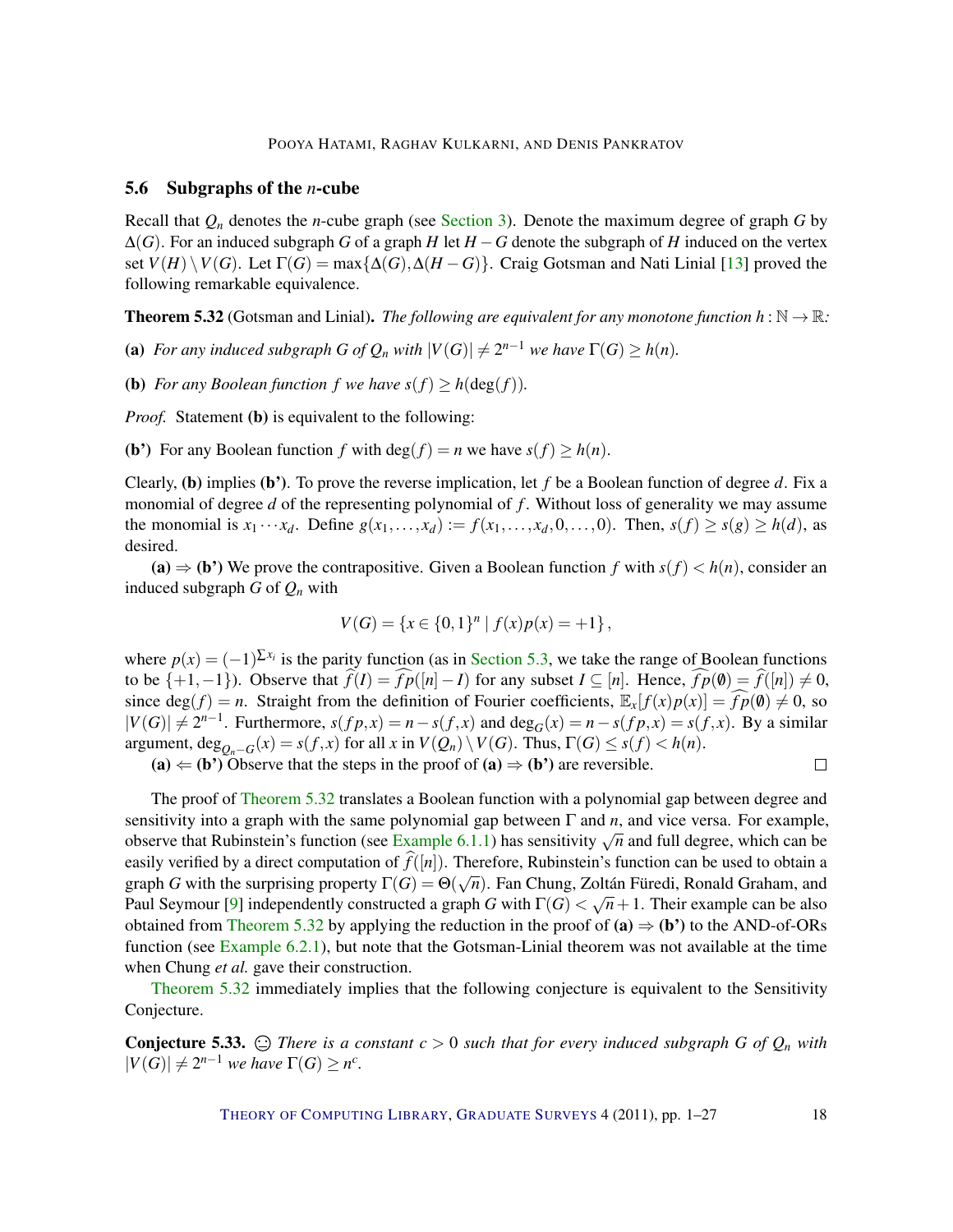# <span id="page-18-3"></span>5.7 Two-colorings of integer lattices

We call lattice points  $a, b \in \mathbb{Z}^d$  "neighbors" if  $\|a - b\|_1 = 1$ . We say that a two-coloring *C* of  $\mathbb{Z}^d$  with colors red and blue is non-trivial if the origin is colored red, and there is a point colored blue on each of the coordinate axes. The sensitivity of a point  $a \in \mathbb{Z}^d$  under coloring *C*, denoted by  $S(a, C)$ , is the number of neighbors of *a* that are colored differently from *a*.

**Definition 5.34.** The *sensitivity of a coloring* is defined by  $S(C) = \max_{a} S(a, C)$ .

Scott Aaronson [\[2\]](#page-22-5) stated the following question, a positive answer to which would imply the Sensitivity Conjecture.

<span id="page-18-2"></span>Question 5.35 (Aaronson).  $\odot$  Does every non-trivial coloring of  $\mathbb{Z}^d$  have sensitivity at least  $d^{\Omega(1)}$ ?

Proposition 5.36 (Aaronson). *A positive answer to [Question](#page-18-2) [5.35](#page-18-2) implies the Sensitivity Conjecture.*

We present Andrew Drucker's version of Aaronson's proof.

*Proof.* Given a Boolean function *f* on *n* variables, let *x* be an input on which *f* achieves the highest block sensitivity  $b = bs(f)$ . Let  $S_1, \ldots, S_b$  be pairwise disjoint sensitive blocks of f on x, and let  $R = [n] - (\bigcup_i S_i)$ . Take a closed walk *w* on the Boolean cube  $Q_{|S_i|}$  passing through  $x|_{S_i}$  and  $\bar{x}|_{S_i}$ . Let  $\gamma_i : \mathbb{Z} \to \{0,1\}^{|S_i|}$  denote a periodic function with period  $|w|$  such that  $\gamma_i|_{\{0,\dots,|w|-1\}}$  is the walk *w* and  $\gamma_i(0) = x|_{S_i}$ . Consider the following mapping  $\phi : \mathbb{Z}^b \to \{0,1\}^n$ : a point  $a \in \mathbb{Z}^b$  is mapped to the Boolean string  $y \in \{0,1\}^n$  with  $y|_{S_i} = \gamma_i(a_i)$  and  $y|_R = x|_R$ . Finally, obtain coloring *C* of  $\mathbb{Z}^b$  by composing *f* with  $\phi$ . By construction, we have  $bs(f) = b$ . Since *C* is non-trivial, we can apply the hypothesis of [Question](#page-18-2) [5.35](#page-18-2) to obtain  $b \leq poly(s(C))$ . It is easy to see that  $s(C) \leq 2s(f)$ . Putting it all together, we have  $bs(f) = b \leq poly(s(C)) \leq poly(s(f)).$  $\Box$ 

# <span id="page-18-0"></span>6 Some Boolean functions

In this section we present some interesting examples of Boolean functions. They provide lower or upper bounds for various complexity measures, and some of them appear in more than one context.

#### 6.1 Rubinstein's function

The following function was constructed by David Rubinstein [\[31\]](#page-24-13). It was discussed in [Section](#page-2-0) [2,](#page-2-0) [Section](#page-4-0) [3](#page-4-0) and [Section](#page-17-1) [5.6](#page-17-1) of this paper.

<span id="page-18-1"></span>**Example 6.1.1** (Rubinstein's function). Assume we have  $n = k^2$  variables (*k* even), which are divided into *k* blocks with *k* variables each. The value of the function is 1 if there is at least one block with exactly two consecutive 1s in it, and it is 0 otherwise.

The block sensitivity of Rubinstein's function is *n*/2 (hence, the certificate complexity and the decision-tree complexity both are at least *n*/2) and the sensitivity is  $\sqrt{n}$ .

Proposition 6.1.2. *Rubinstein's function has full degree.*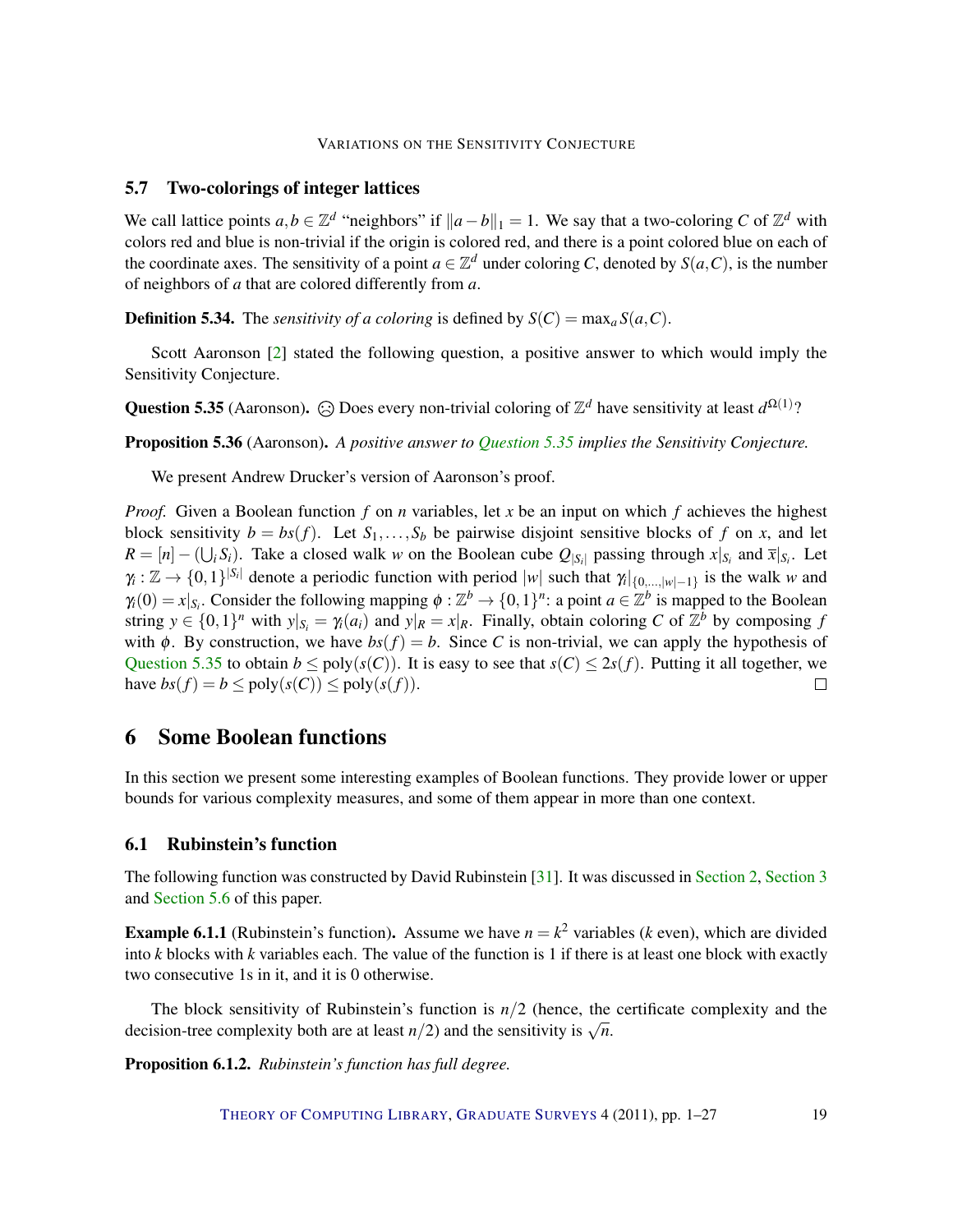*Proof.* It suffices to show that  $\hat{f}([n]) \neq 0$ . We will actually compute  $\hat{f}([n])$  and find that

$$
\widehat{f}([n]) = (-1)^k (k-1)^k / 2^{k^2}.
$$

By definition, we have

$$
\widehat{f}([n]) = \mathbb{E}_{x \in \{0,1\}^n} \left( (-1)^{\sum_{i=1}^n x_i + f(x)} \right) = \frac{1}{2^{k^2}} \sum_x (-1)^{\sum_{i=1}^n x_i + f(x)}.
$$

We shall prove the following statement by induction on  $k - j$ .

$$
\sum_{x \; : \; x_1 = \dots = x_k = 0} (-1)^{\sum_{i=k}^n j_i + 1} x_i + f(x) = (-1)^{k-j} (k-1)^{k-j}.
$$

The equation holds for  $j = k$ . For the inductive step, define

 $A = \{x \mid x_1 = \cdots = x_{kj} = 0 \text{ and there exists exactly one pair of consecutive 1s among } x_{kj+1}, \ldots, x_{k(j+1)}\}$ and

$$
\mathcal{B} = \{x \mid x_1 = \cdots = x_{kj} = 0\} \setminus \mathcal{A}.
$$

Then we have

$$
\sum_{x \; : \; x_1 = \dots = x_k = 0} (-1)^{\sum_{i=k}^n x_i} (x_i)^{\sum_{i=k+1}^n x_i + f(x)} = \sum_{x \in \mathcal{A}} (-1)^{\sum_{i=k+1}^n x_i + f(x)} + \sum_{x \in \mathcal{B}} (-1)^{\sum_{i=k+1}^n x_i + f(x)}.
$$

Observe that  $f(x) = 1$  for every  $x \in A$ , so by symmetry the first term in the equation is 0. For  $x \in B$  the value of  $f(x)$  does not depend on  $x_{kj+1}, \ldots, x_{k(j+1)}$ . Thus we obtain

$$
\sum_{x \in \mathcal{B}} (-1)^{\sum_{i=k}^{n} x_i + f(x)} = \left( \sum_{j=0}^{k} (-1)^j {k \choose j} - (k-1) \right)_{x \; : \; x_1 = \dots = x_{k(j+1)} = 0} (-1)^{\sum_{i=k(j+1)+1}^{n} x_i + f(x)}
$$
\n
$$
= -(k-1) \sum_{x \; : \; x_1 = \dots = x_{k(j+1)} = 0} (-1)^{\sum_{i=k(j+1)+1}^{n} x_i + f(x)}
$$
\n
$$
= (-1)^{k-j} (k-1)^{k-j},
$$

where the last step follows by induction.

For the case  $j = 0$  we obtain  $\sum_{x} (-1)^{\sum_{i=1}^{n} x_i + f(x)} = (-1)^k (k-1)^k$ , completing proof of the claim.

# 6.2 AND-of-ORs

The following folklore example was discussed in [Section](#page-2-0) [2](#page-2-0) and [Section](#page-17-1) [5.6](#page-17-1) of this paper.

<span id="page-19-0"></span>Example 6.2.1 (AND-of-ORs function). AND-of-ORs function is defined on *k* blocks of *k* variables each:

$$
f(x_{11},...,x_{kk}) = \bigwedge_{i=1}^{k} \bigvee_{j=1}^{k} x_{ij}.
$$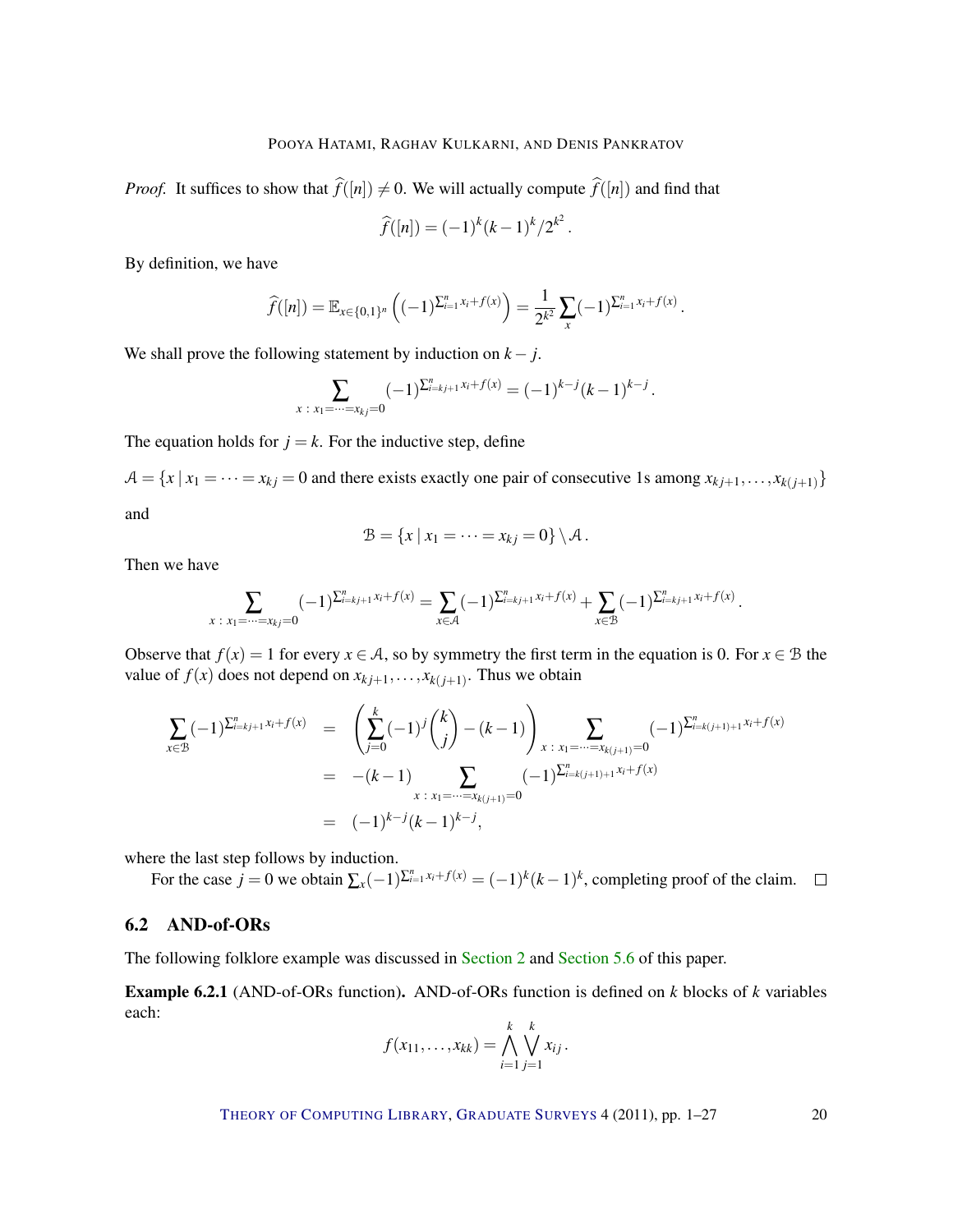<span id="page-20-2"></span>The block sensitivity and sensitivity of AND-of-ORs function on  $n = k^2$  variables is *k*. AND-of-ORs has full degree and hence its decision-tree complexity is also *n*. The certificate complexity of AND-of-ORs function is *k*. To see that  $D_{\oplus}(f) = n$ , consider the mod 2 degree of *f* defined as follows.

**Definition 6.2.2.** The *mod* 2 *degree* of a Boolean function f, denoted by  $deg_{\mathbb{A}}(f)$ , is the degree of the unique multilinear polynomial over  $\mathbb{F}_2$  (the field of two elements) that represents  $f$ .

Observe that the OR function (and consequently the AND function) has full mod 2 degree. It follows that AND-of-ORs has full mod 2 degree, which shows that  $D_{\oplus}(f) = n$ , since for any Boolean function *f*,  $deg_{\oplus}(f) \leq D_{\oplus}(f)$ .

## 6.3 Kushilevitz's function

We begin with a definition of a *composition function*.

**Definition 6.3.1.** For a Boolean function  $f: \{0,1\}^m \to \{0,1\}$  and a Boolean function  $g: \{0,1\}^n \to \{0,1\}$ , we define the *composition function*  $f \diamond g$  on *mn* variables as follows:

$$
(f \diamond g)(x_{11},\ldots,x_{mn})=f(g(x_{11},\ldots,x_{1n}),\ldots,g(x_{m1},\ldots,x_{mn})).
$$

Eyal Kushilevitz constructed a function *f* that provides the largest known gap in the exponent of a polynomial in deg( $f$ ) that gives an upper bound on  $bs(f)$ . Never published by Kushilevitz, the function appears in footnote 1 of the Nisan-Wigderson paper [\[25\]](#page-24-3). It was discussed in [Section](#page-2-0) [2](#page-2-0) and [Section](#page-6-0) [4](#page-6-0) of this paper.

<span id="page-20-0"></span>Example 6.3.2 (Kushilevitz's function). Define an auxiliary function *h* on 6 variables:

$$
h(z_1,...,z_6) = \sum_i z_i - \sum_{ij} z_i z_j + z_1 z_3 z_4 + z_1 z_2 z_5 + z_1 z_4 z_5 + z_2 z_3 z_4 + z_2 z_3 z_5 + z_1 z_2 z_6 + z_1 z_3 z_6 + z_2 z_4 z_6 + z_3 z_5 z_6 + z_4 z_5 z_6.
$$

Kushilevitz's function is defined as  $f_k = h \diamond h \diamond \cdots \diamond h$  (*k* times).

Observe that *h* is a function of 6 variables, has degree 3 and full sensitivity on the 0 input. Kushilevitz's function  $f_k$  is obtained by composing *h* with itself *k* times. It is defined on  $n = 6^k$  variables and has full sensitivity, block sensitivity, decision-tree complexity, and certificate complexity, yet its degree is  $3^k = n^{\log_6 3} \approx n^{0.613}.$ 

Kushilevitz's function gives rise to the communication problem  $f_k(x \wedge y)$  with the largest known separation between the logrank and the deterministic communication complexity. In fact, this gap exists between the logrank and the bounded-error randomized communication complexity. This connection was made by Nisan and Wigderson [\[25\]](#page-24-3).

<span id="page-20-1"></span>**Theorem 6.3.3** (Nisan and Wigderson). *For Kushilevitz's function*  $f_k$  *on*  $n = 6^k$  *variables we have* 

$$
DC(f_k(x \wedge y)) = \Omega(n), \quad RC_2(f_k(x \wedge y)) = \Omega(n), \quad \text{logrank}(f_k(x \wedge y)) = O(n^{\log_6 3} \log n).
$$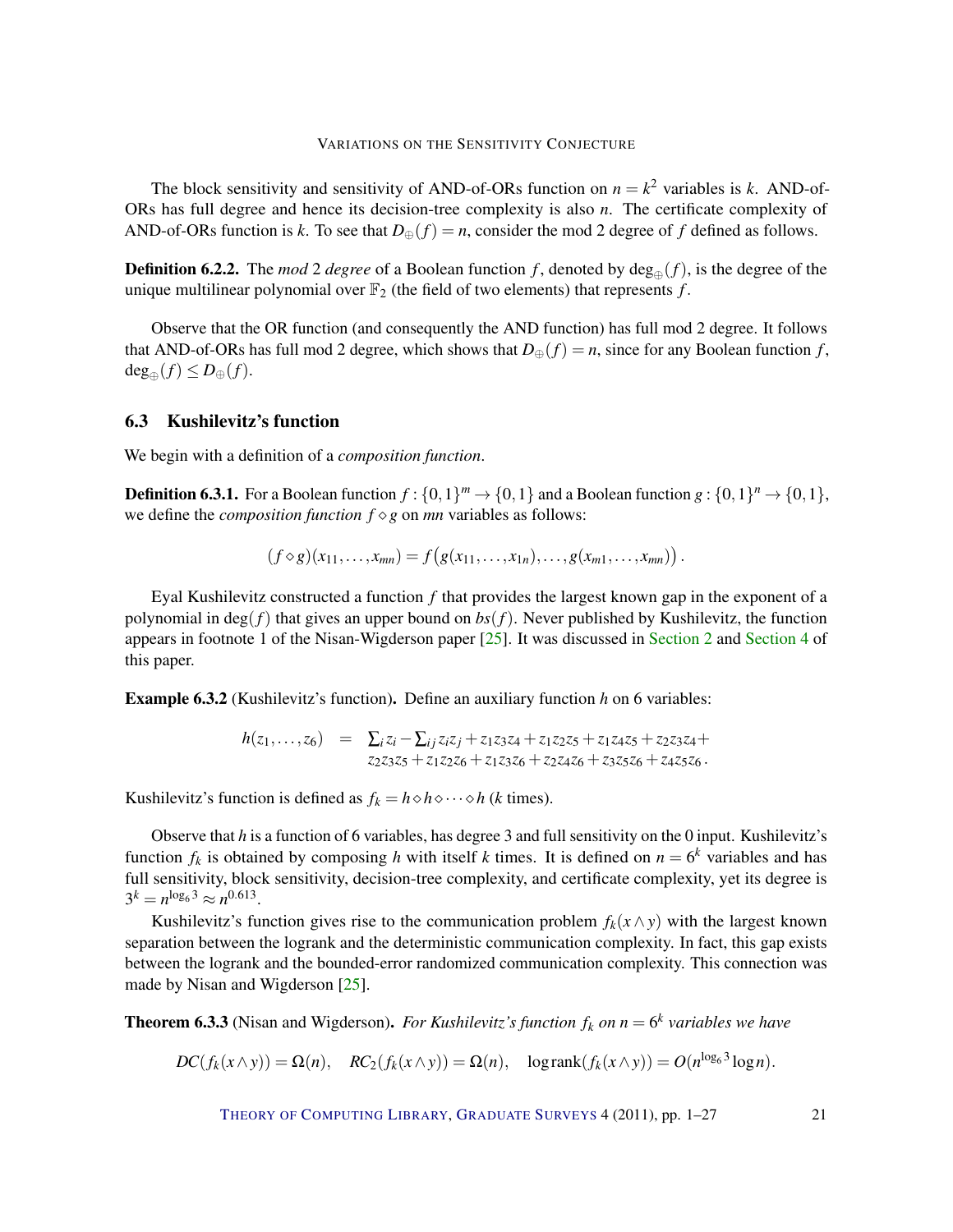<span id="page-21-2"></span>In the proof of this result, we shall refer to the "disjointness function," denoted by UDISJ:  $\{0,1\}^n \times$  $\{0,1\}^n \rightarrow \{0,1\}$ . It is a *partial function* defined by

UDISJ
$$
(x, y)
$$
 = 
$$
\begin{cases} 0 & \text{if there is unique } i \text{ such that } x_i = y_i = 1, \\ 1 & \text{if for all } i \text{ we have } x_i = 0 \text{ or } y_i = 0. \end{cases}
$$

A communication protocol  $P$  is said to compute a partial function *F* if the outputs of  $P$  and  $F$  agree on the inputs where  $F$  is defined.

The lower bound in [Theorem](#page-20-1) [6.3.3](#page-20-1) will follow from the  $\Omega(n)$  lower bound on the bounded-error randomized communication complexity of UDISJ due to Bala Kalyanasundaram and Georg Schnitger [\[16\]](#page-23-12) (see also  $[28]$  and  $[18, Chapter 4.6]$  $[18, Chapter 4.6]$ ).

Theorem 6.3.4 (Kalyanasundaram and Schnitger).

$$
RC_2(\text{UDISJ}) = \Omega(n).
$$

*In particular, DC*(UDISJ) =  $\Omega(n)$ *.* 

<span id="page-21-0"></span>**Corollary 6.3.5** (Nisan-Wigderson). *For every*  $f : \{0,1\}^n \to \{0,1\}$  such that  $f(0) = 0$  and  $s(f,0) = n$ *we have DC*( $f(x \wedge y)$ ) =  $\Omega(n)$  *and RC*<sub>2</sub>( $f(x \wedge y)$ ) =  $\Omega(n)$ *.* 

*Proof.* Observe that if *f* has properties  $f(0) = 0$  and  $s(f, 0) = n$ , then any protocol for  $\neg f(x \wedge y)$  directly solves the UDISJ problem.  $\Box$ 

The following general result will provide the upper bound on the rank in [Theorem](#page-20-1) [6.3.3.](#page-20-1)

<span id="page-21-1"></span>Proposition 6.3.6 (Nisan and Wigderson). *Let f be the polynomial representation of a Boolean function*  $\{0,1\}^n \to \{0,1\}$ . Let m denote the number of monomials in f. Then rank $(f(x \wedge y)) = m$ . In particular,

$$
rank(f(x \wedge y)) \leq \sum_{i=0}^{deg(f)} {n \choose i} = 2^{O(deg(f) \log n)}.
$$

*Proof.* Let  $f = \sum_{S} c_{S} \lambda_{S}$  be a multilinear expansion of  $f(5.5)$  $f(5.5)$ . Define  $C = \{S \mid c_{S} \neq 0\}$ . Note that  $m = |C|$ . For each  $S \subseteq [n]$  define the column vector  $v_S = (\lambda(x))_x$ . Clearly  $\{v_S\}$  is a linearly independent set of vectors. Let *M* be the communication matrix of  $f(x \wedge y)$ . We have  $M(x, y) = f(x \wedge y) = \sum_{S} c_S \lambda_S(y) \lambda_S(x)$ . Thus each column of *M* belongs to the span of  $\{v_s \mid S \in C\}$ . Consequently, rank $(f(x \wedge y)) \leq m$ . Since  $M(x, e_B) = \sum_{S \subset B} c_S \lambda_S(x)$ , it is easy to see by induction on |*S*| that the column space of *M* contains  $v_S$  for each *S*  $\in$  *C*. This in turn implies that rank $(f(x \wedge y)) \ge m$ .  $\Box$ 

[Corollary](#page-21-0) [6.3.5](#page-21-0) shows that for Kushilveitz's function  $f_k$  on  $n = 6^k$  variables we have  $DC(f_k(x \wedge y)) =$  $\Omega(n)$  and  $RC_2(f_k(x \wedge y)) = \Omega(n)$ , while [Proposition](#page-21-1) [6.3.6](#page-21-1) shows that  $\log \text{rank}(f_k(x \wedge y)) = O(n^{\log_6 3} \log n)$ . This completes the proof of [Theorem](#page-20-1) [6.3.3.](#page-20-1)  $\Box$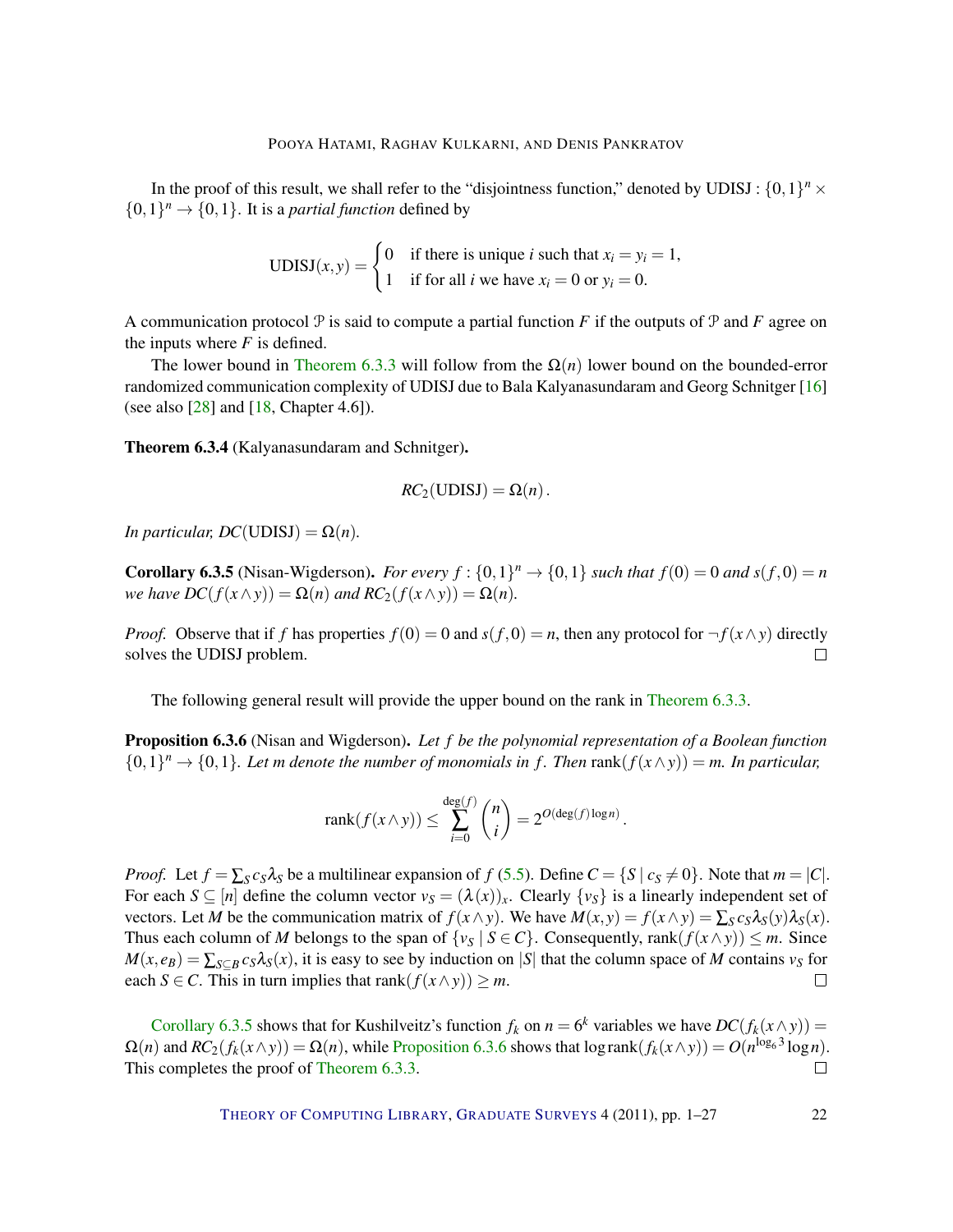## <span id="page-22-6"></span>6.4 Chakraborty's function

The following function was constructed by Sourav Chakraborty [\[7\]](#page-23-5). It was discussed in [Section](#page-4-0) [3](#page-4-0) of this paper.

<span id="page-22-4"></span>Example 6.4.1 (Chakraborty's function). Define an auxiliary function *h* on *k* <sup>2</sup> variables by a regular expression:

$$
h(z_{11},...,z_{kk}) = 1 \iff z \in 110^{k-2} (11111(0+1)^{k-5})^{k-2} 11111(0+1)^{k-8} 111.
$$

Chakraborty's function *f* on  $n \geq k^2$  variables is defined as follows:

 $f(x_0,...,x_{n-1}) = 1 \iff (\exists i \in [n]) (g(x_i,x_{(i+1)},...,x_{(i+k^2)}) = 1),$ 

where indices in the arguments of function *g* are taken modulo *n*.

Chakraborty shows that for  $n = k^3$  his function has sensitivity  $\Theta(n^{1/3})$  [\[7\]](#page-23-5), block sensitivity  $\Theta(n^{2/3})$ and certificate complexity  $\Theta(n^{2/3})$  [\[8\]](#page-23-13).

## Acknowledgments

We would like to thank Laci Babai for reviewing preliminary versions of this paper, giving helpful comments, and introducing previous generations of University of Chicago students to the Sensitivity Conjecture, including David Rubinstein, Sandy Kutin, and Sourav Chakraborty. Just as Laci seemed to be giving up on popularizing the conjecture, Sasha Razborov rekindled the flame. We would like to thank Sasha for introducing us to the Sensitivity Conjecture. We also thank the anonymous reviewers for their helpful comments that led to a considerably improved presentation of the material.

# References

- <span id="page-22-2"></span>[1] SCOTT AARONSON: Quantum certificate complexity. In *Proc. 18th IEEE Conf. Comp. Compl. (CCC)*, pp. 171–178. IEEE Comp. Soc. Press, 2003. [\[doi:10.1109/CCC.2003.1214418\]](http://dx.doi.org/10.1109/CCC.2003.1214418) [4](#page-3-3)
- <span id="page-22-5"></span>[2] SCOTT AARONSON: The "sensitivity" of 2-colorings of the *d*-dimensional integer lattice. [http:](http://mathoverflow.net/questions/31482/) [//mathoverflow.net/questions/31482/](http://mathoverflow.net/questions/31482/), July 2010. [19](#page-18-3)
- <span id="page-22-0"></span>[3] ROBERT BEALS, HARRY BUHRMAN, RICHARD CLEVE, MICHELE MOSCA, AND RONALD DE WOLF: Quantum lower bounds by polynomials. *J. ACM*, 48(4):778–797, 2001. [\[doi:10.1145/502090.502097\]](http://dx.doi.org/10.1145/502090.502097) [4,](#page-3-3) [10](#page-9-7)
- <span id="page-22-3"></span>[4] MANUEL BLUM AND RUSSELL IMPAGLIAZZO: Generic oracles and oracle classes. In *Proc. 28th FOCS*, pp. 118–126. IEEE Comp. Soc. Press, 1987. [\[doi:10.1109/SFCS.1987.30\]](http://dx.doi.org/10.1109/SFCS.1987.30) [4](#page-3-3)
- <span id="page-22-1"></span>[5] SIEGFRIED BUBLITZ, UTE SCHÜRFELD, INGO WEGENER, AND BERND VOIGT: Properties of complexity measures for PRAMs and WRAMs. *Theoret. Comput. Sci.*, 48(1):53–73, 1986. [\[doi:10.1016/0304-3975\(86\)90083-6\]](http://dx.doi.org/10.1016/0304-3975(86)90083-6) [4](#page-3-3)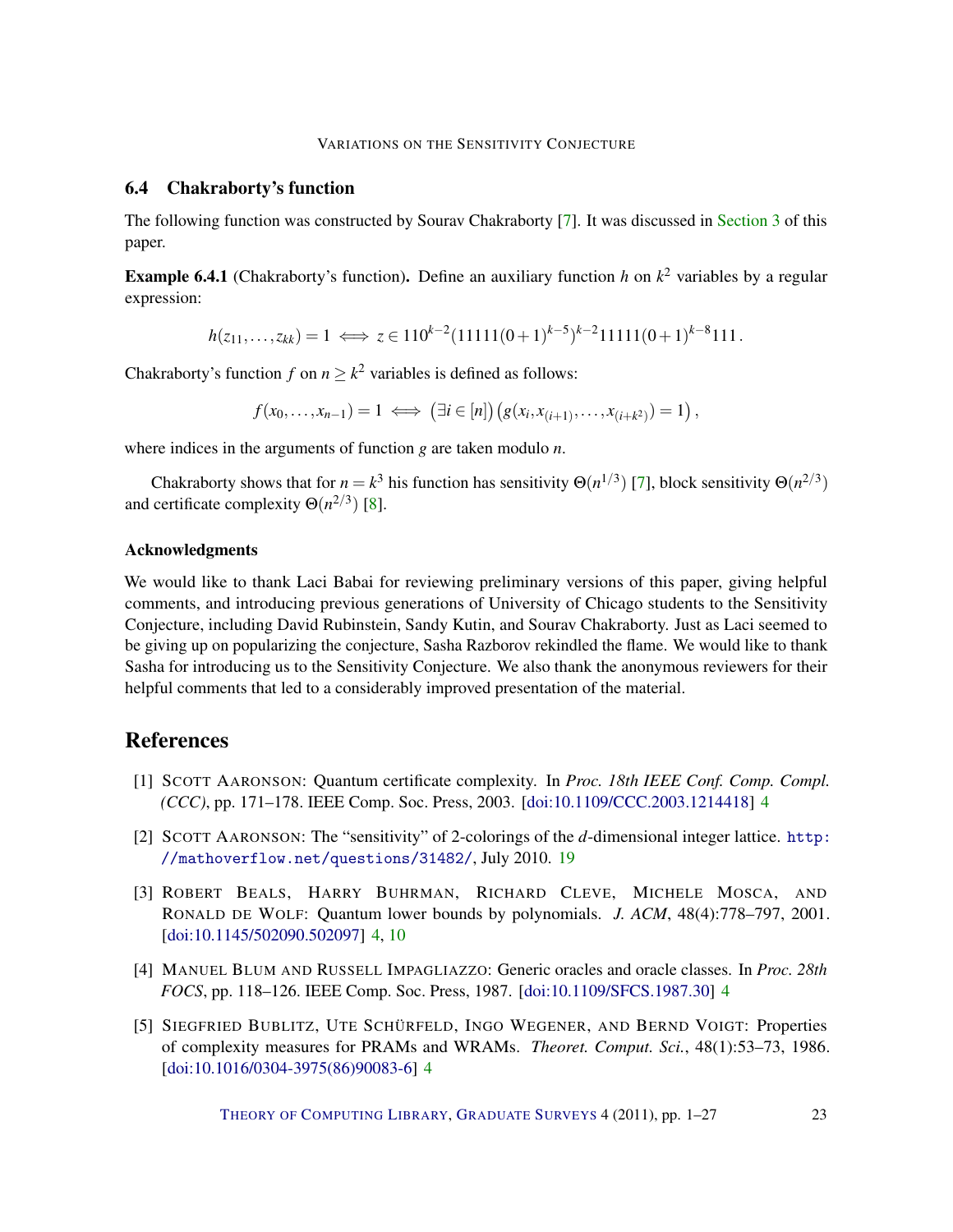- <span id="page-23-1"></span>[6] HARRY BUHRMAN AND RONALD DE WOLF: Complexity measures and decision tree complexity: A survey. *Theoret. Comput. Sci.*, 288(1):21–43, 2002. [\[doi:10.1016/S0304-3975\(01\)00144-X\]](http://dx.doi.org/10.1016/S0304-3975(01)00144-X) [4,](#page-3-3) [7](#page-6-2)
- <span id="page-23-5"></span>[7] SOURAV CHAKRABORTY: On the sensitivity of cyclically-invariant Boolean functions. In *Proc. 20th Ann. IEEE Conf. Comput. Complexity (CCC)*, pp. 163–167. IEEE Comp. Soc. Press, 2005. [\[doi:10.1109/CCC.2005.38\]](http://dx.doi.org/10.1109/CCC.2005.38) [7,](#page-6-2) [23](#page-22-6)
- <span id="page-23-13"></span>[8] SOURAV CHAKRABORTY: Sensitivity, block sensitivity and certificate complexity of Boolean functions. Master's thesis, University of Chicago, USA, 2005. [23](#page-22-6)
- <span id="page-23-11"></span>[9] FAN R. K. CHUNG, ZOLTÁN FÜREDI, RONALD L. GRAHAM, AND PAUL SEYMOUR: On induced subgraphs of the cube. *J. Combin. Theory Ser. A*, 49(1):180–187, 1988. [\[doi:10.1016/0097-](http://dx.doi.org/10.1016/0097-3165(88)90034-9) [3165\(88\)90034-9\]](http://dx.doi.org/10.1016/0097-3165(88)90034-9) [18](#page-17-2)
- <span id="page-23-0"></span>[10] STEPHEN COOK AND CYNTHIA DWORK: Bounds on the time for parallel RAM's to compute simple functions. In *Proc. 14th STOC*, pp. 231–233, New York, NY, USA, 1982. ACM Press. [\[doi:10.1145/800070.802196\]](http://dx.doi.org/10.1145/800070.802196) [2](#page-1-2)
- <span id="page-23-7"></span>[11] JÜRGEN FORSTER: A linear lower bound on the unbounded error probabilistic communication complexity. *J. Comput. System Sci.*, 65:612–625, December 2002. [\[doi:10.1016/S0022-0000\(02\)00019-](http://dx.doi.org/10.1016/S0022-0000(02)00019-3) [3\]](http://dx.doi.org/10.1016/S0022-0000(02)00019-3) [9](#page-8-2)
- <span id="page-23-10"></span>[12] EHUD FRIEDGUT AND GIL KALAI: Every monotone graph property has a sharp threshold. *Proc. AMS*, 124(10):2993–3002, 1996. [\[doi:10.1090/S0002-9939-96-03732-X\]](http://dx.doi.org/10.1090/S0002-9939-96-03732-X) [16](#page-15-2)
- <span id="page-23-2"></span>[13] CRAIG GOTSMAN AND NATHAN LINIAL: The equivalence of two problems on the cube. *J. Combin. Theory Ser. A*, 61(1):142–146, 1992. [\[doi:10.1016/0097-3165\(92\)90060-8\]](http://dx.doi.org/10.1016/0097-3165(92)90060-8) [4,](#page-3-3) [18](#page-17-2)
- <span id="page-23-9"></span>[14] VINCE GROLMUSZ: On the power of circuits with gates of low L<sup>1</sup> norms. *Theoret. Comput. Sci.*, 188(1–2):117–128, 1997. [\[doi:10.1016/S0304-3975\(96\)00290-3\]](http://dx.doi.org/10.1016/S0304-3975(96)00290-3) [15](#page-14-5)
- <span id="page-23-3"></span>[15] JURIS HARTMANIS AND LANE A. HEMACHANDRA: One-way functions, robustness and the non-isomorphism of NP-complete sets. In *Proc. 2nd IEEE Struct. Complex. Theory Conf.*, pp. 160–174. IEEE Comp. Soc. Press, 1987. [4](#page-3-3)
- <span id="page-23-12"></span>[16] BALA KALYANASUNDARAM AND GEORG SCHINTGER: The probabilistic communication complexity of set intersection. *SIAM J. Discrete Math.*, 5:545–557, 1992. [\[doi:10.1137/0405044\]](http://dx.doi.org/10.1137/0405044) [22](#page-21-2)
- <span id="page-23-4"></span>[17] CLAIRE KENYON AND SANDY KUTIN: Sensitivity, block sensitivity, and *l*-block sensitivity of Boolean functions. *Inform. and Comput.*, 189(1):43, 2004. [\[doi:10.1016/j.ic.2002.12.001\]](http://dx.doi.org/10.1016/j.ic.2002.12.001) [6](#page-5-0)
- <span id="page-23-8"></span>[18] EYAL KUSHILEVITZ AND NOAM NISAN: *Communication Complexity*. Cambridge University Press, 1997. [9,](#page-8-2) [22](#page-21-2)
- <span id="page-23-6"></span>[19] LÁSZLÓ LOVÁSZ AND MICHAEL SAKS: Communication complexity and combinatorial lattice theory. *J. Comput. System Sci.*, 47(2):322–349, 1993. [\[doi:10.1016/0022-0000\(93\)90035-U\]](http://dx.doi.org/10.1016/0022-0000(93)90035-U) [8](#page-7-1)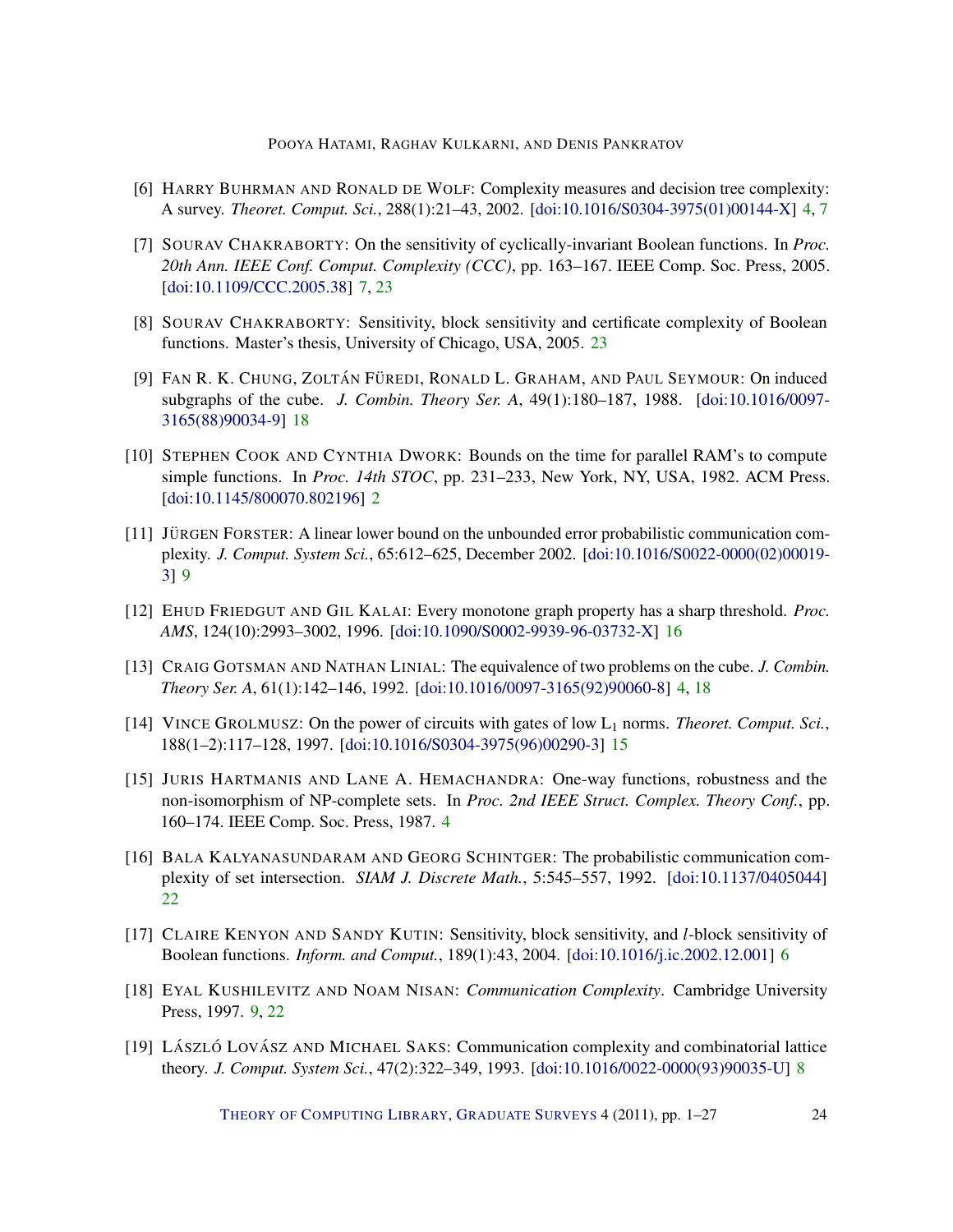- <span id="page-24-7"></span>[20] KURT MEHLHORN AND ERIK M. SCHMIDT: Las Vegas is better than determinism in VLSI and distributed computing. In *Proc. 14th STOC*, pp. 330–337, New York, NY, USA, 1982. ACM Press. [\[doi:10.1145/800070.802208\]](http://dx.doi.org/10.1145/800070.802208) [8](#page-7-1)
- <span id="page-24-4"></span>[21] GATIS MIDRIJANIS: Exact quantum query complexity for total Boolean functions. Technical report, Cornell University ArXiv.org, 2004. [\[arXiv:quant-ph/0403168\]](http://arxiv.org/abs/quant-ph/0403168) [4](#page-3-3)
- <span id="page-24-8"></span>[22] ILAN NEWMAN: Private vs. common random bits in communication complexity. *Inform. Process. Lett.*, 39:67–71, July 1991. [\[doi:10.1016/0020-0190\(91\)90157-D\]](http://dx.doi.org/10.1016/0020-0190(91)90157-D) [8](#page-7-1)
- <span id="page-24-1"></span>[23] NOAM NISAN: CREW PRAMs and decision trees. In *Proc. 21st STOC*, pp. 327–335, New York, NY, USA, 1989. ACM Press. [\[doi:10.1145/73007.73038\]](http://dx.doi.org/10.1145/73007.73038) [2,](#page-1-2) [4,](#page-3-3) [7,](#page-6-2) [10](#page-9-7)
- <span id="page-24-2"></span>[24] NOAM NISAN AND MARIO SZEGEDY: On the degree of Boolean functions as real polynomials. *Comput. Complexity*, 4:462–467, 1992. [\[doi:10.1007/BF01263419\]](http://dx.doi.org/10.1007/BF01263419) [2,](#page-1-2) [4,](#page-3-3) [10](#page-9-7)
- <span id="page-24-3"></span>[25] NOAM NISAN AND AVI WIGDERSON: On rank vs. communication complexity. *Combinatorica*, 15:557–565, 1995. [\[doi:10.1007/BF01192527\]](http://dx.doi.org/10.1007/BF01192527) [4,](#page-3-3) [8,](#page-7-1) [21](#page-20-2)
- <span id="page-24-11"></span>[26] RYAN O'DONNELL, JOHN WRIGHT, AND YUAN ZHOU: The Fourier entropy-influence conjecture for certain classes of Boolean functions. *To appear in ICALP'11*, 2011. [16](#page-15-2)
- <span id="page-24-9"></span>[27] RAMAMOHAN PATURI AND JANOS SIMON: Probabilistic communication complexity. *J. Comput. System Sci.*, 3(1):106–123, 1986. [\[doi:10.1016/0022-0000\(86\)90046-2\]](http://dx.doi.org/10.1016/0022-0000(86)90046-2) [9](#page-8-2)
- <span id="page-24-14"></span>[28] ALEXANDER A. RAZBOROV: On the distributional complexity of disjointness. *Theoret. Comput. Sci.*, 106:385–390, 1992. [\[doi:10.1016/0304-3975\(92\)90260-M\]](http://dx.doi.org/10.1016/0304-3975(92)90260-M) [22](#page-21-2)
- <span id="page-24-0"></span>[29] RÜDIGER REISCHUK: A lower time-bound for parallel random access machines without simultaneous writes. Technical Report RJ3431, IBM, New York, 1982. [2](#page-1-2)
- <span id="page-24-6"></span>[30] RONALD L. RIVEST AND JEAN VUILLEMIN: On recognizing graph properties from adjacency matrices. *Theoret. Comput. Sci.*, 3(3):371–384, 1976. [\[doi:10.1016/0304-3975\(76\)90053-0\]](http://dx.doi.org/10.1016/0304-3975(76)90053-0) [7](#page-6-2)
- <span id="page-24-13"></span>[31] DAVID RUBINSTEIN: Sensitivity vs. block sensitivity of Boolean functions. *Combinatorica*, 15(2):297–299, 1995. [\[doi:10.1007/BF01200762\]](http://dx.doi.org/10.1007/BF01200762) [19](#page-18-3)
- <span id="page-24-10"></span>[32] ALEXANDER SHERSTOV: On quantum-classical equivalence for composed communication problems. *Quantum Inf. Comput.*, 10(5&6):435–455, 2010. [9,](#page-8-2) [10,](#page-9-7) [15](#page-14-5)
- <span id="page-24-12"></span>[33] YAOYUN SHI: Approximating linear restrictions of Boolean functions. Technical report, Manuscript, 2002. [16,](#page-15-2) [17](#page-16-3)
- <span id="page-24-5"></span>[34] HANS-ULRICH SIMON: A tight Ω(loglog*n*)-bound on the time for parallel RAMs to compute non-degenerate Boolean functions. In *Proc. 4th Int. Symp. Fundam. Comput. Theory (FCT)*, volume 158 of *LNCS*, pp. 439–444. Springer, 1983. [5](#page-4-3)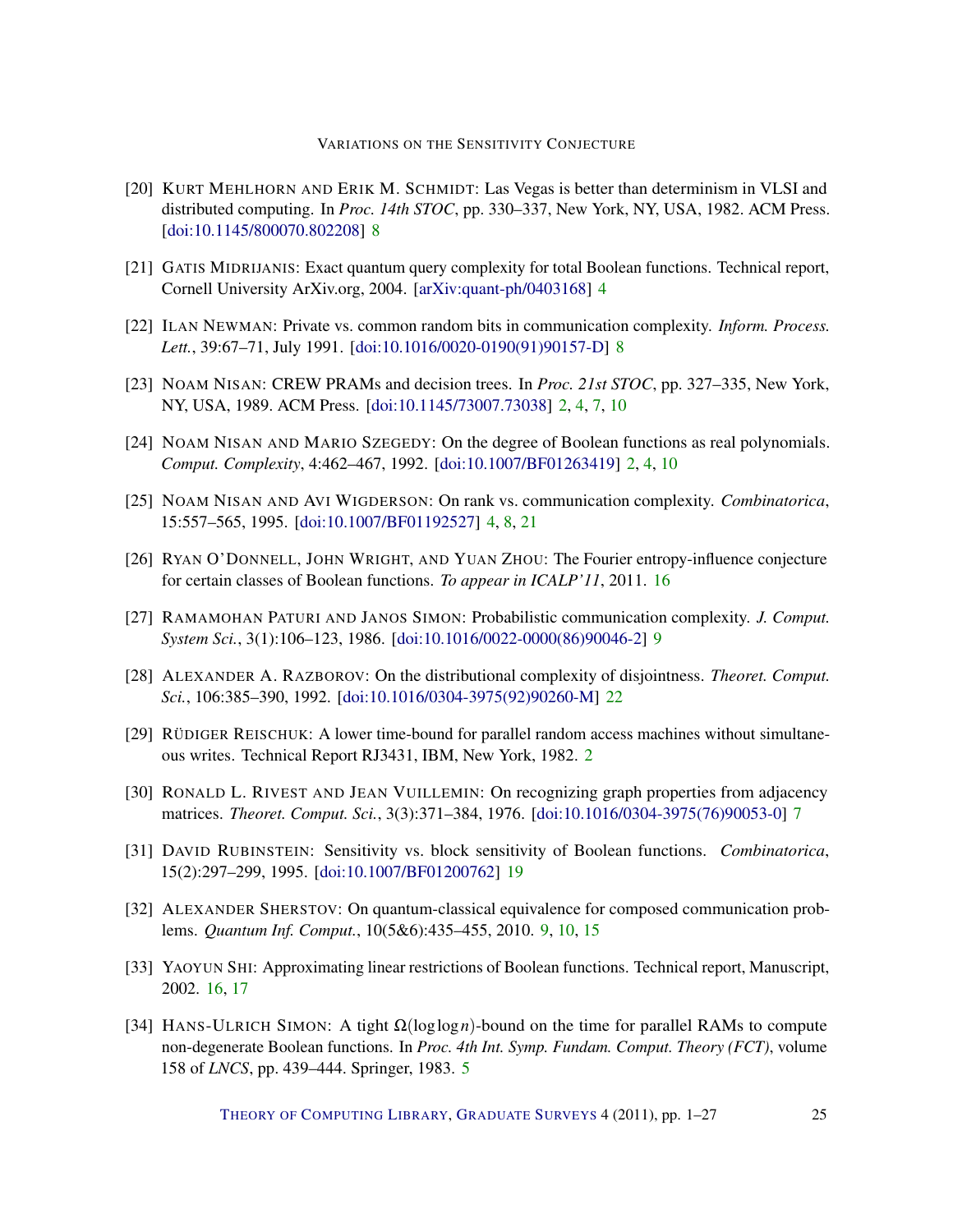- <span id="page-25-4"></span>[35] GÁBOR TARDOS: Query complexity, or why is it difficult to separate  $NP^A \cap coNP^A$  from  $P^A$  by random oracles *A*? *Combinatorica*, 9:385–392, 1989. [\[doi:10.1007/BF02125350\]](http://dx.doi.org/10.1007/BF02125350) [4](#page-3-3)
- <span id="page-25-5"></span>[36] GYÖRGY TURÁN: The critical complexity of graph properties. *Inform. Process. Lett.*, 18:151–153, 1984. [\[doi:10.1016/0020-0190\(84\)90019-X\]](http://dx.doi.org/10.1016/0020-0190(84)90019-X) [7](#page-6-2)
- <span id="page-25-3"></span>[37] RONALD DE WOLF: Quantum communication and complexity. *Theoret. Comput. Sci.*, 287(1):337– 353, 2002. [\[doi:10.1016/S0304-3975\(02\)00377-8\]](http://dx.doi.org/10.1016/S0304-3975(02)00377-8) [3](#page-2-2)
- <span id="page-25-8"></span>[38] RONALD DE WOLF: A Brief Introduction to Fourier Analysis on the Boolean Cube. *Theory Comput. Library, Grad. Surv.*, 1, 2008. [\[doi:10.4086/toc.gs.2008.001\]](http://dx.doi.org/10.4086/toc.gs.2008.001) [12](#page-11-4)
- <span id="page-25-6"></span>[39] ANDREW CHI-CHIH YAO: Some complexity questions related to distributive computing. In *Proc. 11th STOC*, pp. 209–213, New York, NY, USA, 1979. ACM Press. [\[doi:10.1145/800135.804414\]](http://dx.doi.org/10.1145/800135.804414) [7](#page-6-2)
- <span id="page-25-7"></span>[40] ZHIQIANG ZHANG AND YAOYUN SHI: On the parity complexity measures of Boolean functions. *Theoret. Comput. Sci.*, 411(26–28):2612–2618, 2010. [\[doi:10.1016/j.tcs.2010.03.027\]](http://dx.doi.org/10.1016/j.tcs.2010.03.027) [11](#page-10-4)

## <span id="page-25-0"></span>AUTHORS

Pooya Hatami Ph. D. student University of Chicago pooya@cs.uchicago.edu <http://people.cs.uchicago.edu/~pooya>

<span id="page-25-1"></span>Raghav Kulkarni Postdoctoral researcher LIAFA, Paris 7 raghav@cs.uchicago.edu <http://people.cs.uchicago.edu/~raghav>

<span id="page-25-2"></span>Denis Pankratov Ph. D. student University of Chicago pankratov@cs.uchicago.edu <http://people.cs.uchicago.edu/~pankratov>